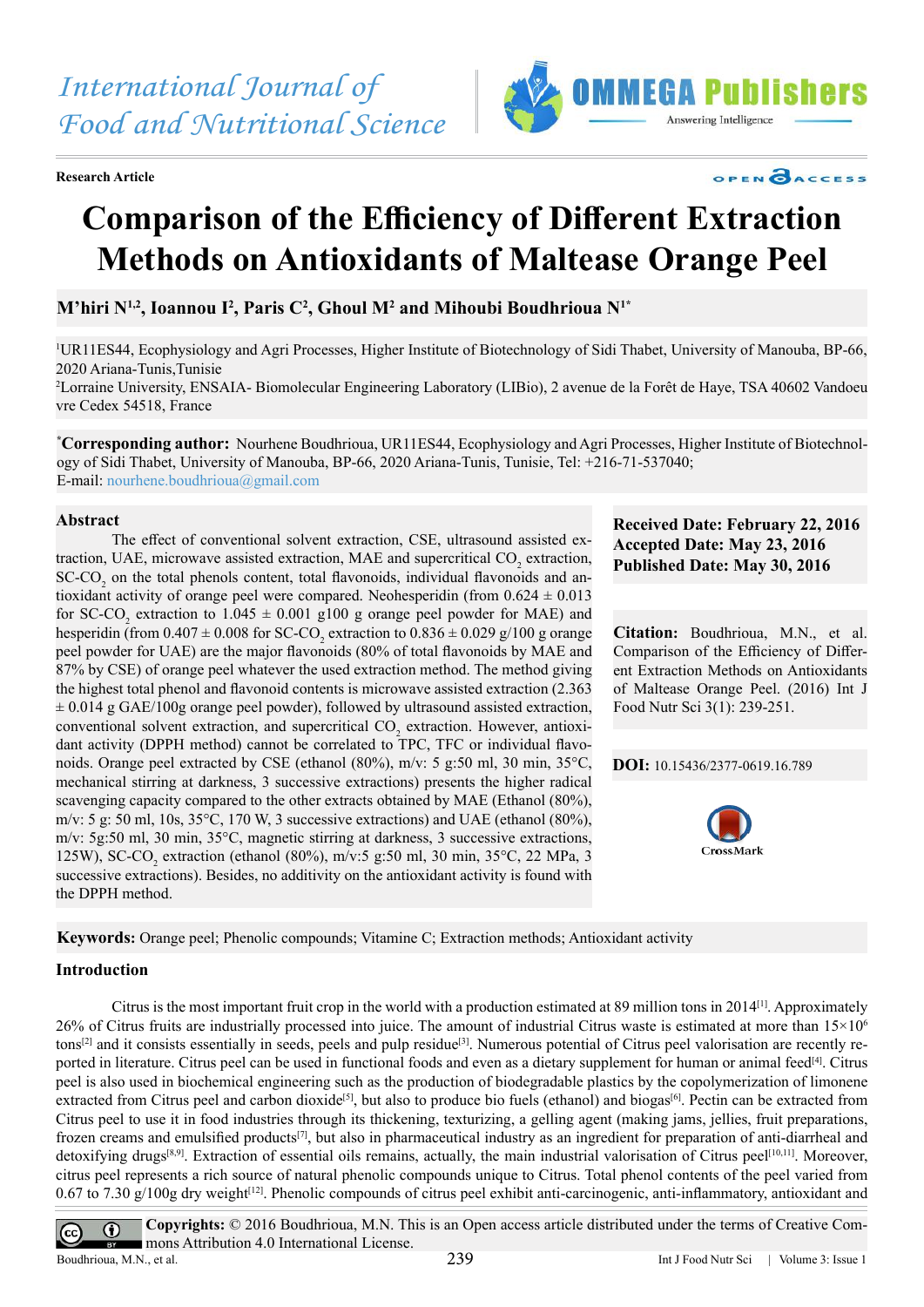

anti-atherogenic properties<sup>[\[13\]](#page-10-10)</sup> due to the presence of phenolic acids and flavonoids<sup>[\[3\]](#page-10-2)</sup>. Antioxidants capacity of phenols could have promoting application in chemical engineering such as corrosion inhibitor in shipbuilding materials, in crude oil refining industry, in the acid pickling, industrial cleaning, descaling acid, and also in the petrochemical processes<sup>[\[14\]](#page-10-11)</sup>. However, its extraction constitutes a difficult step because of their sensitivity to extraction conditions such a temperature, light or food matrix, which could lead to their degradation and alteration of their antioxidant activities<sup>[15]</sup>.

There are several methods of extraction of phenolic compounds in citrus peel as conventional solvent extraction<sup>[\[16-18\]](#page-10-13)</sup>. These methods can cause degradation of phenolic compounds due to the high temperature and the extraction time. Some other methods were used to increase the efficiency of the extraction such as microwave assisted extraction, ultrasound assisted extraction, high pressure extraction and supercritical fluid extraction or subcritical water<sup>[19,20]</sup>. Some authors suggest a sequential use of two processes such as instant controlled pressure drop technology and ultrasound-assisted extraction (DIC-UAE) or combined approaches like enzyme assisted extraction in order to intensify the extraction operation and to enhance the extraction kinetic and yield<sup>[\[12\]](#page-10-9)</sup>. Boukroufa et al[.\[21\]](#page-10-15) combine ultrasound and microwave techniques to extract phenolics from orange peel waste, using only recycled water as solvent. This concept allowed also the recuperation of essential oils and pectin. Some comparisons of the efficiency of different extraction methods were carried out in the literature but they are incomplete because only two or three methods were compared in the same work<sup>[\[22-24\]](#page-10-16)</sup> and of extraction and preservation of phenolics activities should help to choose the appropriate extraction method.

 So, the purpose of this paper is to compare the performances of Conventional Solvent Extraction (CSE), Ultrasound Assisted Extraction (UAE), Microwave Assisted Extraction (MAE), High Pressure Extraction (HPE), and Supercritical CO<sub>2</sub> extraction  $(SC$ - $CO_2$ ) on the selectivity, the total phenol content, the total and individual flavonoids and the antioxidant activity of Maltese orange peel. To reach this goal, High Performance Liquid Chromatography (HPLC), Mass Spectrometry (MS), spectrophotometer and DDPH methods were used to evaluate the criteria of the performance of these extraction methods.

## **Material and Methods**

## **Plant Material and Sample Preparation**

 About 20 kg of fresh oranges (*Citrus sinensis*) of the Maltese cultivar were collected in March 2012 from Manzel Bouzelfa (Nabeul, Tunisia) in their commercial maturity. All fruits were of eating quality and without blemishes or damage. On arrival at the laboratory, the orange fruits were immediately washed using tap water and peeled. The remaining orange peel accounts for approximately 40% of the total fruit.

 The peels were stored at -80°C before any further treatments. They were then dehydrated by using a freeze dryer (CHRIST Alpha 1-2 LD, France) for 72h (at -50°C and 0.001 mbar) and then finely ground using a coffee grinder (Moulinex®, France) and sieving to achieve a standard size of particles of ~0.315 mm. The orange peel powder was placed in vacuum packaging bags and stored in a freezer maintained at -18°C before the experiments.

## **Chemicals and Reagents**

 All chemicals used in the experiments carried out during this work are shown in Table 1. All chemicals were of analytical or HPLC grade purity

| Product                                                                                                                                                                | Provider                     | Purity $(\% )$               |
|------------------------------------------------------------------------------------------------------------------------------------------------------------------------|------------------------------|------------------------------|
| Phenolics standards: eriocitrin, narirutin, naringin, hesperidin, neohesperidin, didy-<br>min, sinensetin, tangeretin, nobiletin et 3',4', 5,5'6,7, hexamethoxyflavone | Extrasynthese®(Lyon, France) | $\geq$ 95-99.0               |
| Potassium persulfate                                                                                                                                                   | Fluka (Switzerland)          |                              |
| <b>Rutin</b>                                                                                                                                                           |                              | $\geq 94,0$                  |
| Sodium nitrite (NaNO <sub>2</sub> )                                                                                                                                    |                              | $\geq 97$                    |
| Aluminium chloride (AlCl <sub>3</sub> )                                                                                                                                |                              | 99,99                        |
| 2,2-diphenyl-1-picrylhydrazyl (DPPH)                                                                                                                                   |                              |                              |
| 6-hydroxy-2,5,7,8-tetramethylchroman-2-carboxylic acid (Trolox)                                                                                                        | Sigma-Aldrich (Allemagne)    | $\geq 97,0$                  |
| Folin-Ciocalteu's phenol reagent                                                                                                                                       |                              |                              |
| Sodium Carbonate (Na,CO <sub>3</sub> )                                                                                                                                 |                              |                              |
| gallic acid monohydrate                                                                                                                                                |                              | $\geq 98.0$                  |
| Ascorbic acid                                                                                                                                                          |                              | $\geq 99,0$                  |
| Acide chlorhydrique                                                                                                                                                    |                              | $\qquad \qquad \blacksquare$ |
| Sodium Hydroxide (NaOH)                                                                                                                                                | Carlo Erba-SDS, (France)     |                              |
| <b>Methanol</b>                                                                                                                                                        |                              |                              |
| <b>Ethanol</b>                                                                                                                                                         | VWR (Belgique)               | $\geq 95,0$                  |
| Acetic acid                                                                                                                                                            |                              | $\geq 99,7$                  |

**Table 1**. Chemicals and reagents used in experiments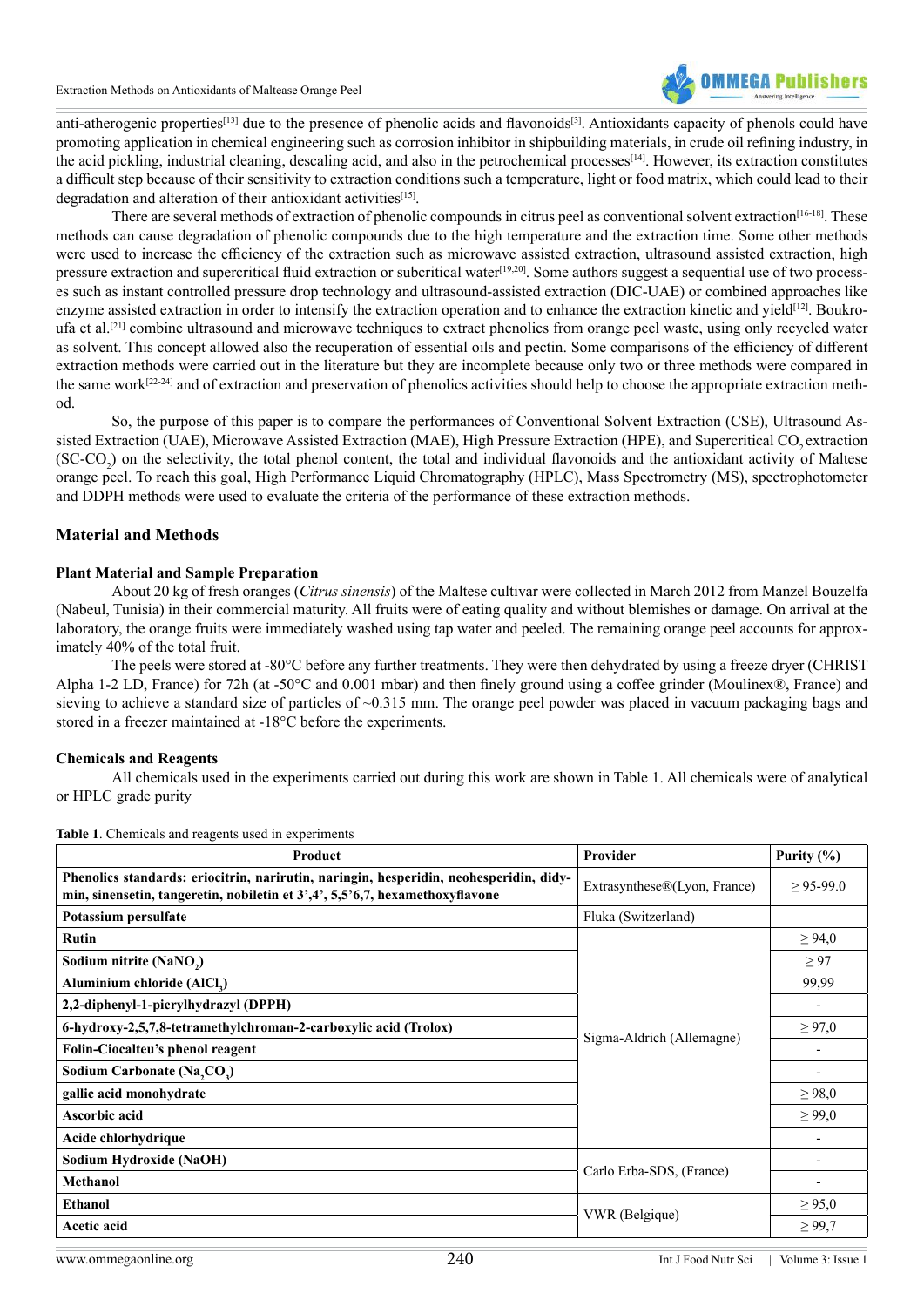

#### **Extraction Methods**

 For all extraction methods, the temperature was set at 35°C to prevent thermal degradation of antioxidant molecules. The parameters of extraction methods were summarized in Table 2.

| <b>Extraction method</b> | <b>Conditions of extraction</b>                                                                                           | <b>Characteristics</b>                                                       |
|--------------------------|---------------------------------------------------------------------------------------------------------------------------|------------------------------------------------------------------------------|
| CSE                      | Ethanol (80%), m/v: 5g: 50 ml, 30 min, $35^{\circ}$ C, mechanical<br>stirring at darkness, 3 successive extractions.      |                                                                              |
| <b>UAE</b>               | Ethanol (80%), m/v: 5g: 50 ml, 30 min, 35 $\degree$ C, magnetic stirring<br>at darkness, 3 successive extractions, 125 W. | Ultrasound sonicator (VibraCell 75115,<br>Bioblock-Fisher, Illkirch, France) |
| <b>MAE</b>               | Ethanol (80%), m/v: 5g: 50 ml, 10 s, 35 °C, 170 W, 3 successive<br>extractions.                                           | Microwave oven (WAVEDOM LG, France)                                          |
| SC-CO,                   | Ethanol (80%), m/v: 5g:50 ml, 30 min, 35 $\degree$ C, 22 MPa, 3<br>successive extractions.                                | Pilot scale extractor (ENSIC, LRGP, Nancy, France)                           |

Table 2: Extraction conditions of CSE, UAE, MAE and SC-CO<sub>2</sub> methods.

 The crude extract provided by each technique was cooled at room temperature, centrifuged at 8000 g for 10 min and the supernatant was filtered through a Millipore paper  $(0.22 \mu m)$ . The residue was further extracted two times with 50 ml of the same solvent under the same extraction conditions. A combination of the three extracts was collected and stored at 4°C.

#### **Analytical Methods**

## **Determination of Total Phenols and Flavonoids Contents (TFC<sub>SP</sub>, TPC<sub>FC</sub>)**

Total phenols content was determined by Folin-Ciocalteu method, according to the method described by Singleton et al.<sup>[\[25\]](#page-10-17)</sup>. The samples were added to Folin-Ciocalteu reagent and Na<sub>2</sub>CO<sub>3</sub> solution and placed in a water bath at 40°C for 30 min. Spectrophotometric analysis (spectrophotometer Genesys 10 uv screening, Thermo Electron Corporation, France) was carried out at 765 nm. Total phenol content determined by Folin-Ciocalteu method was designed as  $TPC_{FC}$  and was expressed as g of gallic acid equivalent (GAE) per 100 g orange peel powder. Total flavonoids content was determined by spectrophotometeric method, according to the modified procedure of Zhishen et al.<sup>[\[26\]](#page-10-18)</sup>. 0.5 ml of aqueous extract was placed in a 5 ml volumetric flask, and then 2.5 ml of distilled water were added, followed by  $0.15$  ml of 5%  $\text{NaNO}_2$ .

After 5 min, 0.15 ml of 10% AlCl, were added. 5 min later, 1 ml of 1M NaOH were added and the volume made up with distilled water. The solution was mixed and absorbance was measured at 510 nm using a spectrophotometer (Genesys 10uv screening, Thermo Electron Corporation, France). Total flavonoids content measured by spectrophotometeric method was designed as  $TFC_{sp}$ and was expressed as rutin equivalent per 100 g orange peel powder.

#### **Determination of Vitamin C Content**

Vitamin C content was titrated by a modified method described by Tabart et al.<sup>[\[27\]](#page-10-19)</sup> using dichlorophenolindophenol 2,6 (DCPIP). 2 ml of orange peel extract was added to 23 ml of metaphosphoric acid solution (HPO<sub>3</sub>) 5%. 5 ml was taken to which was added 5 ml of a solution of trichloroacetic acid in 20% HPO<sub>3</sub>. The solution obtained is then filtered and 2 ml of the filtrate was mixed with 5 ml of a buffer solution at pH 7.1 and 1 ml of 2,6 dichloro phenol indophenol (DCPIP). The absorbance was measured at 530 nm. A standard range was performed using ascorbic acid at concentrations of 0, 5, 10, 15, 20 mg/l ( $R_2$ =0.9995). The vitamin C content is expressed in g per 100 g of orange peel powder.

### **Determination of antioxidant activity**

 The determination of the antioxidant activity was realized on the five extracts obtained by the different extraction methods and the results were expressed as micromoles of Trolox equivalent for one micromole of phenolic compounds[\[28\]](#page-10-20). The free radical scavenging activities of orange peel extracts were determined by DPPH radical cation decolorization assay, following the method of Burda & Oleszerk<sup>[29]</sup>. A 46.7 mg/l of 1.1-diphenyl-2-picrylhydrazyl (DPPH) was prepared by dilution of 11.7 mg of DPPH with 250 ml of methanol incubated in dark. 80 µl of sample extract was added to 220 µl of DPPH solution. The absorbance reading was taken at 25°C, exactly 1 min after initial mixing (A<sub>0</sub>) and again at 30 min (A<sub>1</sub>). The control solution was prepared by adding 80 µl of methanol to the DPPH solution and methanol was used as blank. The inhibition percentage of absorbance at 515 nm, using a spectro fluorometer (SAFAS flx Xenius, Monaco) was calculated between  $OD_0$  and  $OD_t$ , according to the following equation 1. Appropriate solvent blanks were run in each assay.

$$
(\text{OD}_o - \text{OD}_i)
$$
  
Equation 1: *Percentage of inhibition* = 200  
OD<sub>o</sub>  
OD<sub>o</sub>

with  $OD_0$  as initial optical density and  $OD_1$  as final optical density.

Then, Trolox equivalent antioxidant capacity (TEAC) was determined according equation 2.

 $a_{\rm s}$ **Equation 2**: TEAC = --  $a_{\rm T}$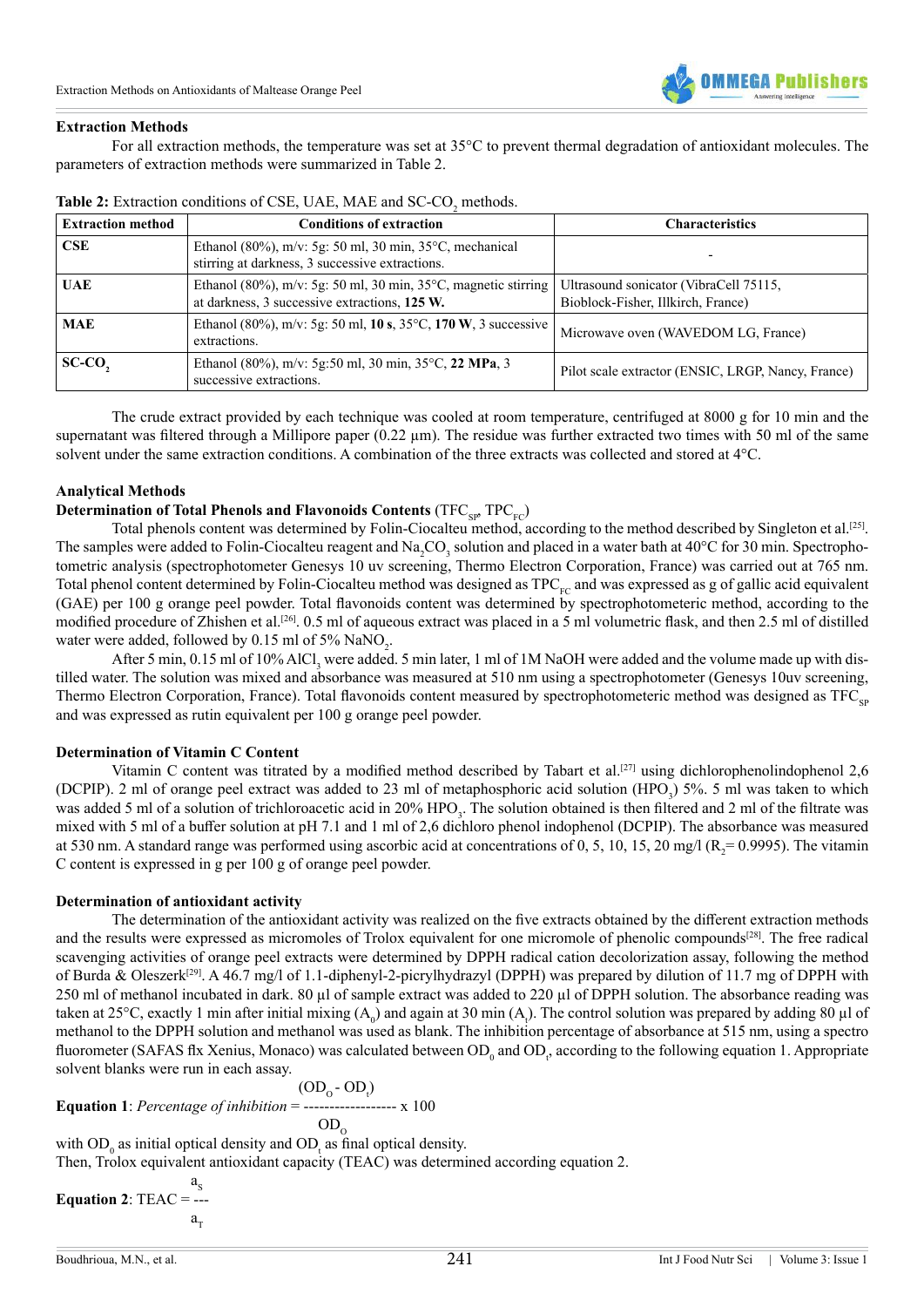

 $a_s$ : line slope for sample of percentage of inhibition (%) plotted vs. concentration ( $\mu$ M).  $a_r$ : line slope for Trolox reference (6-hydroxy-2,5,7,8-tetramethylchroman-2-carboxylic acid) of percentage of inhibition (%) plotted vs. concentration (µM).

#### **Additivity of antioxidant capacity**

 To check the additivity of the antioxidant activity, a mixture containing the ten flavonoids identified in orange peel was prepared. The values obtained were compared to that predicted from the values of each compound corrected by their molar fraction (equation 3).

**Equation 3:** *TEAC predict* = 
$$
\int_{i=1}^{0} \mathbf{P} \ M i \ \mathbf{x} \ \mathbf{TEAC} i
$$

Mi: molar fraction of each phenolic compound i TEACi: Antioxidant activity of each phenolic compound i

#### **Analysis of flavonoids by HPLC**

 Identification of phenolic compounds in orange peel was carried out in two steps: identification by mass spectrometry and confirmation by HPLC analysis with the injection of standards.

#### **Identification of phenolic compounds using HPLC-MS**

 Qualitative analysis of orange peel phenolic compounds was performed using a HPLC-MS system (Thermo Fisher Scientific, San Jose, CA, USA) equipped with an LTQ XL ion trap as mass analyzer (Linear Trap Quadripole). Chromatographic separation was performed on a C18 Alltima reverse phase column  $(150 \times 2.1 \text{ mm}, 5 \text{ µm}$  porosity – Grace/Alltech, Darmstadt, Germany) equipped with a C18 Alltima pre-column (7.5  $\times$  2.1 mm, 5 µm porosity- Grace/Alltech) at 25 $\degree$ C and mobile phases consisted of water modified with formic acid (0.1%) for A, and methanol modified with formic acid (0.1%) for B. Phenolics were eluted using a linear gradient from 10% to 100% of B in 78 min at a flow rate of 0.2 mL min-1. Photodiode array (PDA) and mass spectrometry (MS) detections were performed during the time of the run. The mass spectrometry operating parameters were set as follows: electro spray positive ionization mode (ESI<sup>+</sup>) was used; spray voltage was set at 5 kV; source gases were set (in arbitrary units min<sup>-1</sup>) for sheath gas, auxiliary gas and sweep gas at 40, 10 and 10, respectively; capillary temperature was set at 300°C; capillary voltage was set at 48 V; tube lens, split lens and front lens voltages were set at 138 V, -38 V and -4.25 V, respectively. The ion optic parameters were optimized by automatic tuning using a standard solution of rutin  $(M = 610 \text{ g.mol}^{-1})$  at 0.1 g.L<sup>-1</sup> infused in the mobile phase (A/B: 50/50) at a flow rate of 5  $\mu$ L.min<sup>-1</sup>. Full scan MS spectra were acquired from 100 to 2000 m/z.

#### **Analysis of flavonoids by HPLC**

 The quantitative analysis was performed by using an HPLC analytical system (Elite LaChrom, VWR-Hitachi, France) consisting of a Spectra System P4000 pump, a Spectra System UV 6000LP diode array detector, a Spectra System SCM 1000 degasser and a Spectra System AS3000 auto-sampler. Controlled by software (THERMO CHROMQUEST). After filtration on Millipore paper (0.22 µm), 20 µl of ethanolic extract was injected on reverse-phase C18 column (150×4.6 mm, 5 µm particle size, Apollo, Grace, Belgium). The mobile phase consisted of solvent A, water-acetic acid (2%) and solvent B, methanol-acetic acid (2%). A gradient program was carried: out as follows: 5 min, 10% B ; 78 min, 100% B ; 88 min, 100% B ; 90 min, 10% B ; 100 min, 10% B.

 The flow rate was 1 ml/min, and the temperature of the column oven was 40°C. The UV spectra were recorded at 280 nm for the quantitative determination of flavanones and at 340 nm for flavones. The limits of detection of the HPLC used for the flavonoid analysis are 9000 u.a. for the detection at 290 nm and 50 u.a. for the detection at 340 nm. The limits of quantification were calculated according to each standard curve.

 The standards eriocitrin, naringin, narirutin, neohesperidin, didymin, sinensetin, tangeretin, nobiletin and 3', 4', 5, 5'6, 7,-hexamethoxyflavone were prepared at a stock concentration of 250 mg/L. For hesperidin, the concentration was 20 mg/L because of its low solubility. Calibration standard samples were prepared by appropriate dilutions with a mixture of ethanol/DMSO from the stock solutions and filtered on Millipore paper (0.22 µm) before use. Calibration curves obtained showed determination coefficients superior to 0.98. Total flavonoids content determined by calculation of the sum of individual flavonoids measured by HPLC was designed as  $TFC_{\text{unif}}$  and was expressed as  $g/100g$  of orange peel powder.

#### **Statistical analysis**

 All experiments were repeated 3 times; average and standard deviations were calculated. Statistical analysis was carried out using the software package IBM. SPSS 20.0 and the comparison of averages of each treatment were based on the analysis of variance (ANOVA) at significance level 5%. Values followed by the same letter are not statistically significant according to Duncan's multiple range test at significance level  $p < 0.05$ .

Principal component analysis (PCA) was performed on the correlation matrix of the measured parameters:  $TF_{\text{ppf},c}$ , sum of glycosylated flavanones, sum GF (neohesperidin, hesperidin, narirutin, naringin, didymin, eriocitrin), sum of polymethoxylated flavones, sum MF (sinensetin, tangeretin, nobiletin, hexamethoxyflavone) and TEAC. A measure of association between each measurement and the obtained principal components was provided.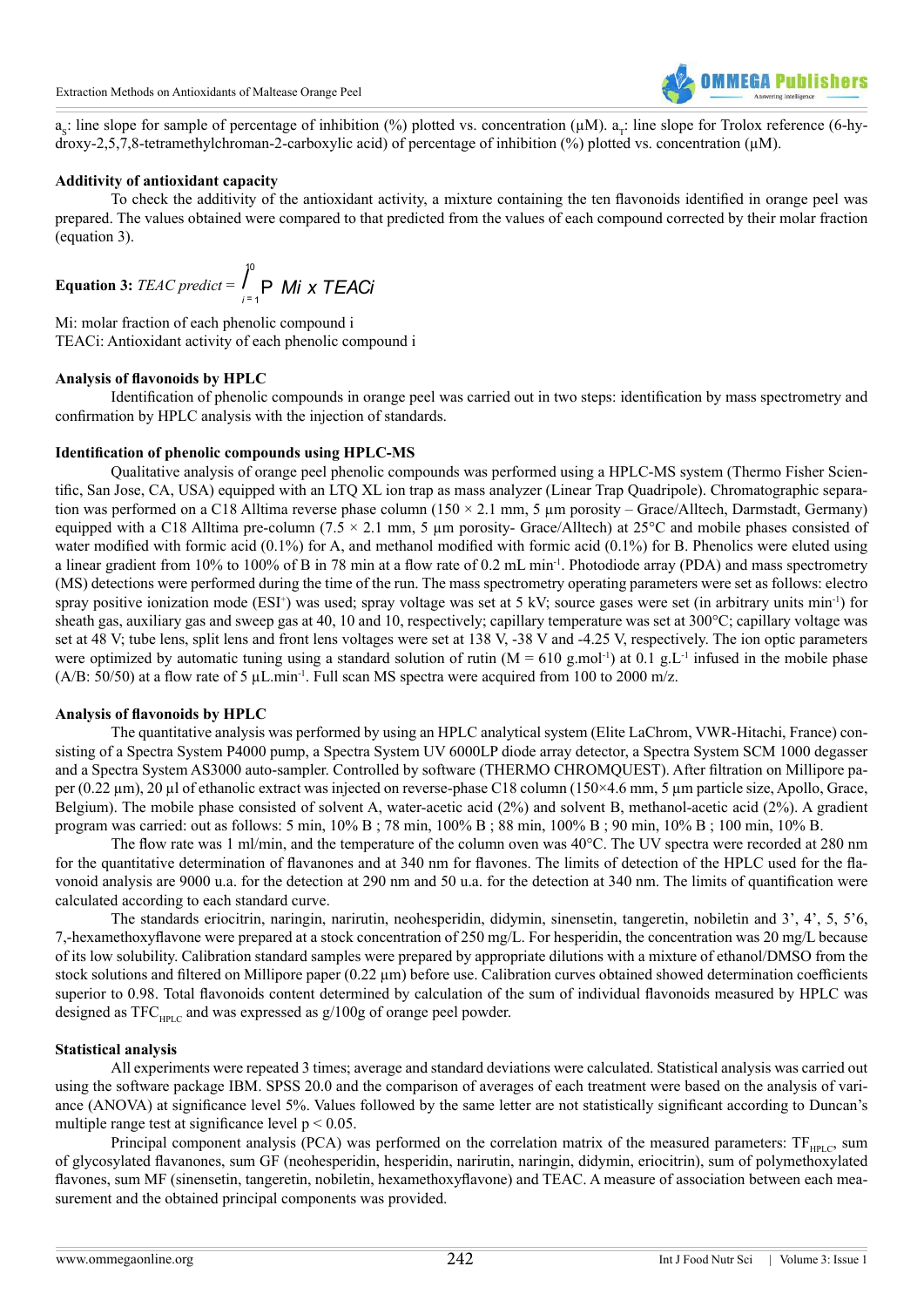

#### **Results and Discussion**

#### **Effect of extraction methods on total phenols and flavonoids contents**

As reported in Figure 1, the TPC<sub>FC</sub> obtained by CSE was  $1,968 \pm 0,003$  g GAE/100 g of citrus peel powder. This value is higher than that reported by Kammoun et al.<sup>[\[30\]](#page-11-1)</sup> for the same cultivar analyzed at its commercial ripening stage (1.130  $\pm$  0.040 g). This difference is due to different used extraction conditions. In fact, Kammoun et al.[\[30\]](#page-11-1) have applied a single extraction with filtration of the extract, evaporation of solvent and lyophilization of the residue. Whereas, in this study three successive extractions were applied and were followed by filtration of the extract without evaporation or lyophilization of the residue. The same solvent and plant material/solvent ratio were used in both studies.

 If total phenol content was compared to that of other Citrus cultivars, significant variability could be noticed. In fact, the TPC<sub>EC</sub> of Maltease orange peel remains lower than that obtained by Ghanem et al.<sup>[\[31\]](#page-11-2)</sup> for fresh thompson peel (1.899  $\pm$  0.012 g caffeic acid/100 g dry matter), Chen et al.<sup>[\[32\]](#page-11-3)</sup> (3.945  $\pm$  0.100 g GAE/100g DW for *Citrus Sinensis Osbeck* peel and Ghasemi et al.<sup>[\[13\]](#page-10-10)</sup> (16.03 g GAE/100g of citrus peel powder for *Citrus Sinensis* Washington Navel variety).

 These differences can be attributed to many factors such as citrus cultivar and its stage of ripening, pedoclimatic factors (soil type, sun exposure, and rainfall), agronomic factors (biological culture, fruit yield per tree, and type of irrigation) and extraction methods used for phenolic analysis. The flavonoids content represents almost 50% of total phenolic of Maltese orange peel. This result is in accordance with results reported by Wang et al.[\[33\]](#page-11-4). Other studies mentioned that the total flavonoids content can varies in a wide range: from 1.4%<sup>[\[34\]](#page-11-5)</sup> to 80%<sup>[35]</sup>. These variations can be explained by the interference of other compounds (sugars, organic acids like vitamin C) on the Folin-Ciocalteu analysis<sup>[36]</sup>.

Figure 1 showed also that TPC<sub>FC</sub> (2.363  $\pm$  0.014 g GAE/100 g) and TFC<sub>SP</sub> (1.265  $\pm$  0.023 g rutin/100 g) provided by the MAE method were higher than those obtained by UAE followed by CSE, and SC-CO<sub>2</sub> extraction method. Conventional solvent extraction gives low yields in comparison with UAE, and MAE. In fact, this method is accelerated by using ultrasound and microwave energy. The intensification of extraction efficacy using ultrasound has been attributed to the propagation of ultrasound pressure waves through the solvent and resulting cavitation phenomena<sup>[37]</sup>. A cavitation bubble can be generated close to the plant material surface, then during a compression cycle, this bubble collapses and a micro jet directed toward the plant matrix is created. The high pressure and temperature involved in this process will destroy the cell walls of the plant matrix and its content can be released into the medium. This phenomenon seems responsible for cell wall destruction and further release of the cellular content into the sur-rounding media<sup>[\[37,38\]](#page-11-8)</sup>.

 However, microwave irradiation accelerates the rupture of cells by causing a sudden temperature rise and internal pressure increase in the plant or fruit cell walls<sup>[39]</sup>. During microwave processing, heating causes the disruption of weak hydrogen bonds caused by the dipole rotation of the molecules. A considerable amount of pressure builds up inside the biomaterial which modifies the physical properties of the biological tissues.

 This modification improve the porosity of the biological matrix, allowing better penetration of extracting solvent through the matrix, and facilitating the collection of the phenolic compounds<sup>[\[40\]](#page-11-10)</sup>. Besides, the increase of  $TPC_{FC}$  in extract obtained by MAE can be explained by the breakdown of bigger phenolic compounds into smaller ones with their intact properties of the original molecules and which can react with Folin-Ciocalteu assay<sup>[\[41\]](#page-11-11)</sup>. In our study, Figure 1 show that vitamin C contents measured in the different extracts remains constant whatever the used extraction method.

Figure 1 indicates also that supercritical CO<sub>2</sub> extraction method gives the lowest TPC<sub>FC</sub> and TFC<sub>SP</sub> (1.204  $\pm$  0.019 g GAE/100 g,  $0.589 \pm 0.036$  g rutin/100 g respectively) compared to others methods. This result can be explained by the fact that orange peel is richer in polar flavonoids (flavanones) than non-polar ones (polymethoxylated flavones), while supercritical CO<sub>2</sub> ex-traction is more adapted to non-polar compounds<sup>[42,43]</sup>. Toledo-Guillen et al.<sup>[\[44\]](#page-11-13)</sup> reported that CSE is more efficient than SC-CO<sub>2</sub> for the extraction of glycosylated flavanones. This result is attributed to the high molecular weight and polarity of flavonoids.



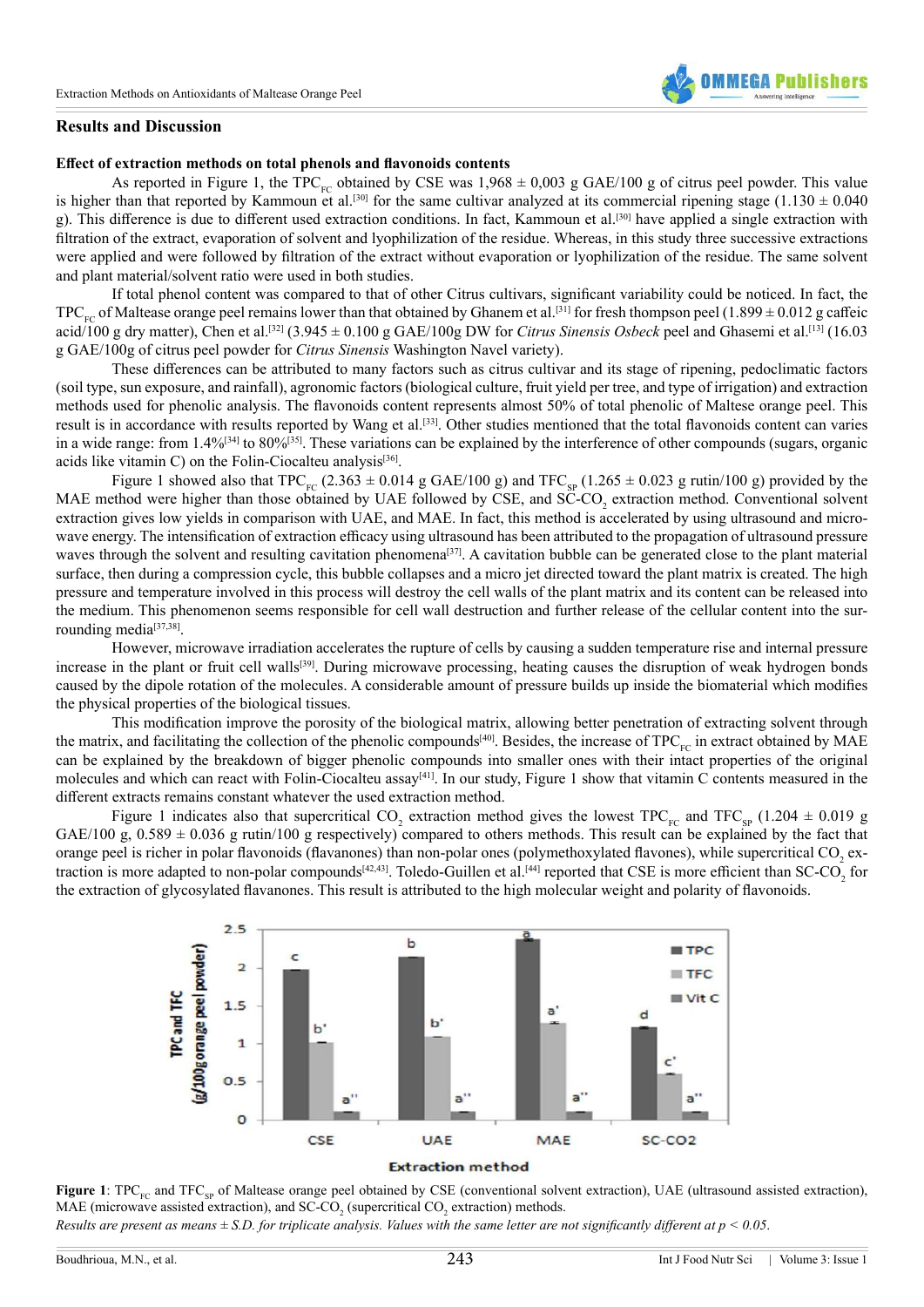

 According to these results, the classification of the various extraction methods taking phenolic and flavonoid contents as criteria of method efficiency is: the most efficient is microwaving assisted extraction followed by ultrasound assisted extraction then conventional solvent extraction and the least efficient is supercritical CO<sub>2</sub> extraction.

These results are in accordance with those found by others authors. Dahmoune et al.<sup>[\[45\]](#page-11-14)</sup> compared three methods of extraction of lemon peel phenolic compounds: CSE, UAE and MAE. The authors reported that ultrasound cause disruption of plant cells by cavitation. The particles of the powder of lemon peel are resistant to ultrasound energy[\[46\]](#page-11-15). The rise of pressure in the cellular pores causes a faster break compared with the control. However, MAE causes more intense tissue degradation under the action of microwaves. Indeed, MAE dehydrated cellulose and reduces its mechanical strength, which allows an easy penetration of the solvent into the cellular channels<sup>[\[40\]](#page-11-10)</sup>. Heating by microwave causes cellular damage and a weakened microstructure that helps to quickly release the solute in the solvent.

## **Identification and quantification of orange peel flavonoids in different extracts**

**Identification:** Ten phenolic compounds were identified in Maltease orange peel extracts. Results obtained by HPLC-DAD-MS were presented in Table 3. 

Table 3: Rt, pseudomolecular ions, adduct ions with Na<sup>+</sup>, and UV<sub>max</sub> of orange peel phenolic compounds identified by HPLC-DAD-MS. *Conventional solvent extraction: m/v:5g:50ml, 30 min, 35°C, ethanol 80%, mechanical agitation at darkness and 3 extraction cycles.*

| Order of<br>appearance | Rt<br>(min) | $[M+H]^+$<br>(m/z) | $[M+Na]$ <sup>+</sup><br>(m/z) | $UV_{\lambda max}(nm)$ | <b>Identification</b>                 |
|------------------------|-------------|--------------------|--------------------------------|------------------------|---------------------------------------|
|                        | 22.80       | 597                | 619                            | 284, 327               | Eriocitrin                            |
| $\overline{2}$         | 31.85       | 581                | 603                            | 284, 329               | Narirutin                             |
| 3                      | 31.97       | 581                | 603                            | 280, 328               | Naringin                              |
| 4                      | 33.10       | 611                | 633                            | 284, 328               | Hesperidin                            |
| 5                      | 33.95       | 611                | 633                            | 285,327                | Neohesperidin                         |
| 6                      | 40.77       | 595                | 617                            | 226, 284, 332          | Didymin                               |
| $\tau$                 | 51.58       | 373                | 395                            | 240, 264, 328          | Sinensetin                            |
| 8                      | 52.37       | 403                | 425                            | 237, 268, 320          | $3',4', 5,5'6,7$ , Hexamethoxyflavone |
| 9                      | 55.29       | 402                | 425                            | 249, 271, 334          | Nobiletin                             |
| 10                     | 58.54       | 372                | 395                            | 271, 324               | Tangeretin                            |

 These results showed that flavanones (eriocitrin, narirutin, naringin, hesperidin, neohesperidin, didymin) and polymethoxylated flavones (sinensetin, 3',4',5,5'6,7,-Hexamethoxyflavone, tangeretin, nobiletin) are the main compounds in the ethanoic extract. Except for narirutin and eriocitrin, a similar composition was reported by Anagnostopoulou et al.<sup>[\[47\]](#page-11-16)</sup> in Greek Navel sweet orange peel. However, this variety also contains pentamethoxyflavone. Whereas, Kanaze et al.[\[48\]](#page-11-17) found in Navel orange peel five flavanones (hesperidin, neohesperidin, naringin, didymin), three glycosylated flavones (leuteolin- 7-O-rutinoside, chrysoeriol-7-O-rutinoside diosmin),polymethoxylated flavones (sinensetin, nobiletin, hexamethoxyflavone heptamethoxyflavone). Moreover, Toledo-Guillén et al.[\[44\]](#page-11-13) identified in orange peel extracts glycosylated flavanones (hesperidin, narirutin) and the polymethoxyflavones (sinensetin, nobiletin, tetramethylscutellarein and tangeretin).

**Quantification:** HPLC analysis showed that whatever the method used for extraction, the orange peel contains the following individual flavonoids: hesperidin, neohesperidin, eriocitrin, narirutin, naringin, didymin, sinensetin, 3',4',5,5',6',7'-Hexamethoxyflavone, tangeretin and nobiletin. The percentages of these compounds reported to total flavonoids content, TFCHPLC (corresponding to the sum of individual flavonoids determined by HPLC) are summarized table 4.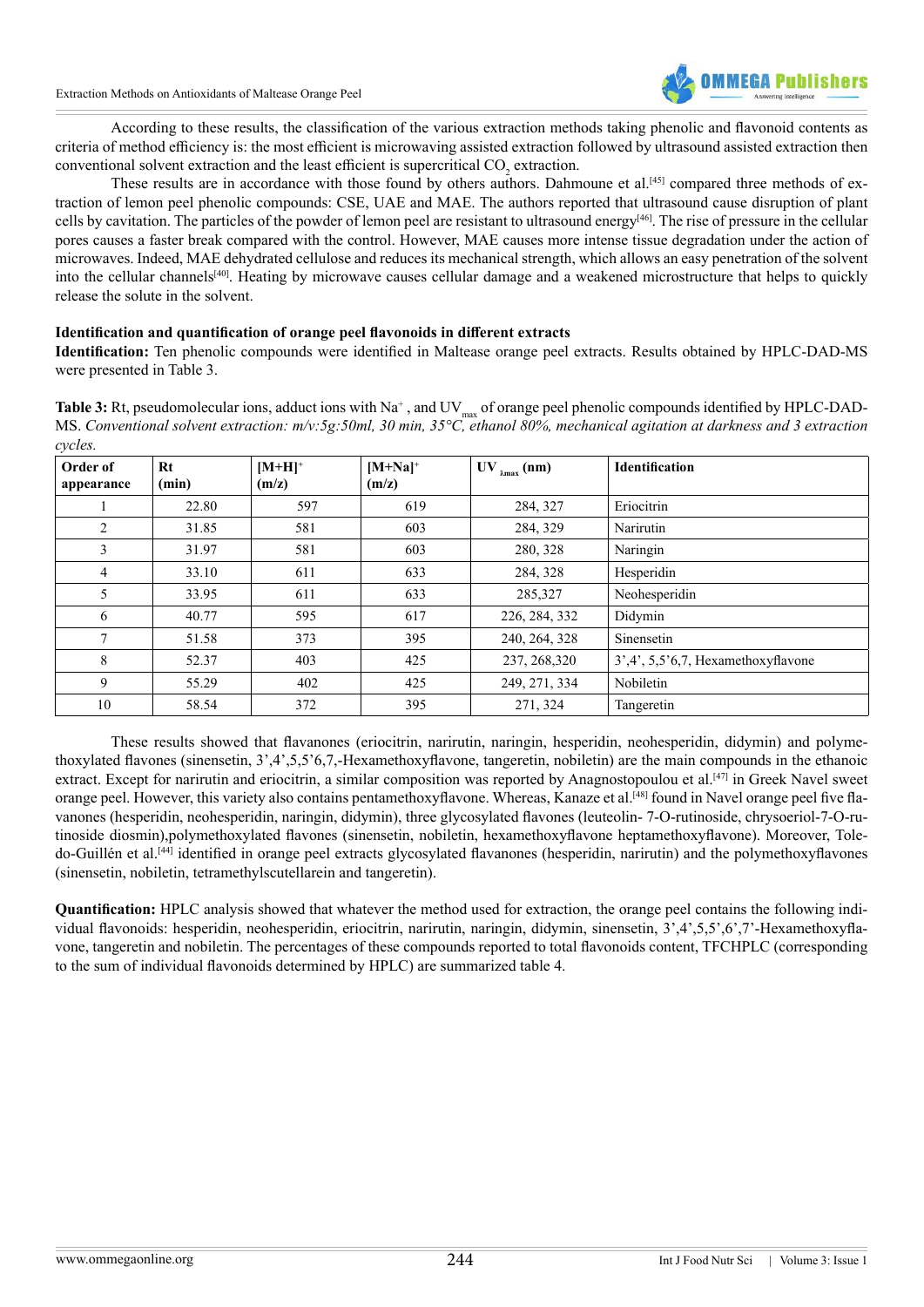Extraction Methods on Antioxidants of Maltease Orange Peel



| Table 4: Contents of individual flavonoid compounds (as g/100g of orange peel powder) of Maltease orange peel extracted by CSE, UAE, MAE                                |
|-------------------------------------------------------------------------------------------------------------------------------------------------------------------------|
| and SC-CO <sub>2</sub> . Results are presented as means $\pm$ S.D. for triplicate analysis. Values with the same letter are not significantly different at $p < 0.05$ . |

| Compound           | CSE                            | <b>UAE</b>                      | <b>MAE</b>                     | $SC-CO$ ,                      |
|--------------------|--------------------------------|---------------------------------|--------------------------------|--------------------------------|
| Hesperidin         | $0.551 \pm 0.001$ °            | $0.836 \pm 0.029^{\text{a}}$    | $0.781 \pm 0.074^b$            | $0.407 \pm 0.008$ <sup>d</sup> |
| Neohesperidin      | $0.860 \pm 0.003$ <sup>c</sup> | $0.986 \pm 0.006^b$             | $1.045 \pm 0.001^{\text{a}}$   | $0.624 \pm 0.013^d$            |
| <b>Eriocitrin</b>  | $0.019 \pm 0.001^{\text{a}}$   | $0.019 \pm 0.001^{\text{a}}$    | $0.016 \pm 0.000^{\text{a}}$   | $0.007 \pm 0.001^b$            |
| <b>Narirutin</b>   | $0.038 \pm 0.001^{\circ}$      | $0.017 \pm 0.001$ <sup>c</sup>  | $0.002 \pm 0.001$ <sup>e</sup> | $0.008 \pm 0.001$ <sup>d</sup> |
| <b>Naringin</b>    | $0.042 \pm 0.001$ °            | $0.081 \pm 0.009^b$             | $0.218 \pm 0.001^{\text{a}}$   | $0.043 \pm 0.005$ <sup>c</sup> |
| <b>Didymin</b>     | $0.026 \pm 0.001$ <sup>c</sup> | $0.041 \pm 0.003^b$             | $0.062 \pm 0.001^{\text{a}}$   | $0.018 \pm 0.001$ <sup>d</sup> |
| <b>Sinensetin</b>  | $0.020 \pm 0.001$ <sup>d</sup> | $0.040 \pm 0.002$ <sup>ab</sup> | $0.040 \pm 0.001^b$            | $0.045 \pm 0.002^{\text{a}}$   |
| Hexamethoxyflavone | $0.006 \pm 0.001$ <sup>c</sup> | $0.010 \pm 0.013^b$             | $0.016 \pm 0.002^{\text{a}}$   | $0.010 \pm 0.006^b$            |
| <b>Tangeretin</b>  | $0.005 \pm 0.001^{\text{a}}$   | $0.009 \pm 0.003^{\text{a}}$    | $0.011 \pm 0.000^a$            | $0.008 \pm 0.001^{\circ}$      |
| <b>Nobiletin</b>   | $0.042 \pm 0.002$ <sup>c</sup> | $0.074 \pm 0.003^b$             | $0.084 \pm 0.001^{\circ}$      | $0.068 \pm 0.001$ <sup>c</sup> |
| $TFC_{HPLC}$       | $1.609 \pm 0.013^b$            | $2.113 \pm 0.017$ <sup>a</sup>  | $2.275 \pm 0.082^{\text{a}}$   | $1.238 \pm 0.090^{\circ}$      |

CSE: conventional solvent extraction, UAE: ultrasound assisted extraction, MAE: microwave assisted extraction, and SC-CO<sub>2</sub>: supercritical CO<sub>2</sub> extraction.

The total phenols content of Maltese orange peel extract (CSE) determined by the Folin test is equalto  $1.968 \pm 0.003$  g EAG/100 g of orange peel powder, whereas, the sum of individual flavonoids determined by HPLC and cited previously (Table 4) is equal to 1,609 g/100g orange peel powder. This difference  $(\sim 18.2\%)$  between spectrophotometric and chromatographic methods was acceptable and (18.2%) is can be explained by the fact that the Folin test overestimate the content of total phenols due to interference of the reagent with other reducing compounds which may exist in the extract<sup>[25]</sup> as reducing sugars (fructose, glucose ...) and organic acids (Vitamin C, citric acid malonic acid ...). Furthermore, the content of total flavonoids determined by HPLC (1.609 g/100 g of orange peel powder) is higher than the total flavonoids content determined by spectrometric method  $(1.012 \pm 0.003$  g rutin/100g of orange peel powder).

 The spectrometric method of determination of total flavonoids underestimates the actual content of total flavonoids and this can be explained by the fact that some phenolic compounds cannot react with aluminum trichloride  $(AICl<sub>3</sub>)$  as hesperidin which is present in large quantities in the Maltease orange peel (34.24%). The spectrometric method was the main common method used by many authors for total flavonoid estimation<sup>[13,35]</sup>. Chromatographic analysis is more appropriate and thus should be recommended for phenols determination in citrus.

 Table 4 shows the individual flavonoids content of Citrus Maltese peel expressed at g/100g orange peel powder. The results obtained indicate that the efficiency of the extraction for a given method depends upon the structure of the flavonoid. The highest quantities of neohesperidin, hesperidin, didymin, naringinn nobiletin, tangeretin and hexamethoxyflavone were obtained respectively by using MAE. The eriocitrin content is achieved with a maximum content by UAE, SC-CO<sub>2</sub> (difference not significant) while it is CSE and SC-CO<sub>2</sub> for the highest levels of sinensetin and narirutin. This result coincides with those found in the literature. Indeed, Hayat et al.<sup>[\[22\]](#page-10-16)</sup> compared CSE, MAE and UAE for the extraction of phenolic acids of mandarin peel. The MAE provides the highest level of ferulic acid (0.239 g/100 g dry matter) compared to UAE (0,235 g/100 g dry matter) and CSE (0.205 g/100 g dry matter). Khan et al.<sup>[\[23\]](#page-10-21)</sup> reported that the contents of hesperidin and naringin of orange peel Valencia cultivar, obtained by UAE were significantly higher (0.250 and 0.070 g/100 g dry matter, respectively) than those obtained by CSE (0.145 and 0.051 g/100 g dry matter, respectively).

## **Effect of extraction methods on radical scavenging activity**

 As has been previously reported, the amount of total and individual flavonoids of orange peel extracts depends on the used method. This variation should affect the antioxidant activity of the different extracts. To evaluate this effect, the antioxidant activity was measured by DPPH methods (Figure 2). Vitamin C contents were measured in the different extracts; it appears that this content remains constant (200 µM) whatever the extraction method used. So the variations observed cannot be attributed to this molecule.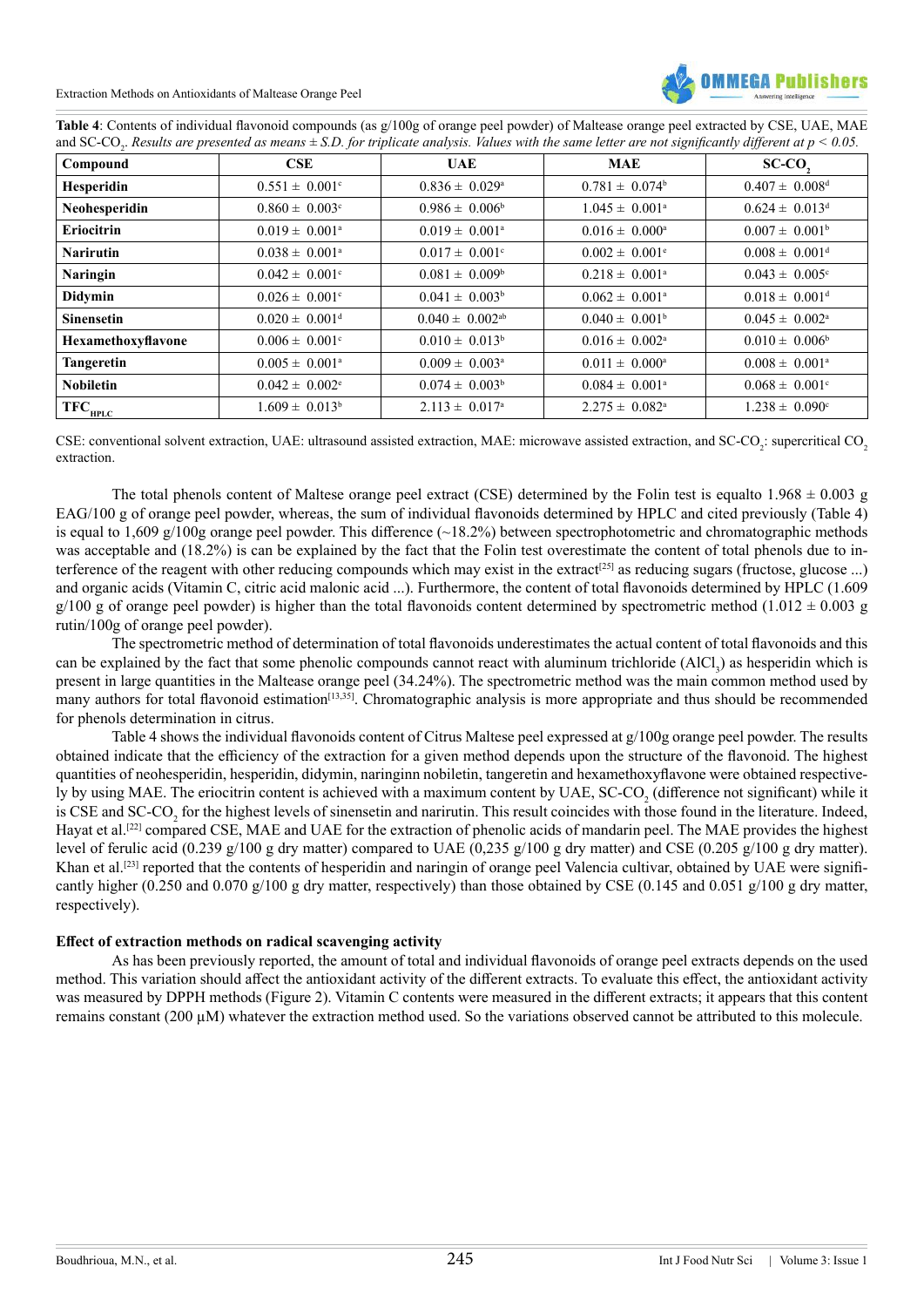



**Figure 2:** Antioxidant activity (µM Trolox equivalent, DPPH test) measured for Maltease orange peel extracts obtained by CSE, UAE, MAE and SC-CO<sub>2</sub> methods. *Results are presented as means*  $\pm$  S.D. for triplicate analysis. Results are present as means  $\pm$  S.D. for different at p < 0.05.

 These data show that orange peel extracted obtained by CSE presents higher radical scavenging capacity compared to extracts obtained by other extraction methods. Moreover, it can be noticed a significant decrease of the antioxidant activity measured by the DPPH method in the following order: CSE, SC-CO<sub>2</sub>, MAE and UAE. These results are not in accordance with those previously reported for TPC<sub>FC</sub> and TFC<sub>SP</sub> (Figure 1).

 Indeed, a decrease of 15.44% was observed for antioxidant activity of MAE extract compared to CSE although that MAE extract contains the highest phenolics content (TPC<sub>FC</sub>, TFC<sub>sp</sub> and TFC<sub>HPLC</sub>). This result could be explained by (i) a slow reaction between citrus flavonids with the stable DPPH and / or (ii) a different quantitative flavonoids composition of the extracts (Table 4), the appearance of new formed compounds during MAE and interactions different compounds thus resulting in positive or negative synergies of antioxidant activity<sup>[\[49\]](#page-11-18)</sup>. According to literature, compounds newly formed during the Maillard and thermo-oxidation reactions could be explaining the increase of antioxidant activity of MAE extract. In our case, after the MAE, a change of extract colour from orange to brown and an odor of caramelization were noticed, but we can't identify new compounds in HPLC chromatogram. The products of the Maillard reaction (PRM) could be divided into different groups. During the first phase of the PRM training, small molecules such as glyoxyl, methyloxyl and others are trained dicarbonyl[s\[50,51\]](#page-11-19). Since these compounds have a high oxidative potential and chemical activity, PRM trained at this stage tend to be pro-oxidant. The high chemical activity of these products between them then leads to higher molecular weight products and a brown colour through a series of condensation and polymerization reaction<sup>[52]</sup>. PRM complexes are at the later stage antioxidant and were named collectively melanoidins<sup>[53,54]</sup>. These compounds can interact during extraction to form other compounds that could present different structures and properties from the origina[l\[55\].](#page-11-22) Accordingly, it is necessary to identify, in further explorations, the structure of other antioxidants such as polymerization products and their individual contributions to the total antioxidant capacity of the extract.

 Figure 2 showed also that the antioxidant activity of the extract obtained by UAE is lower than the CSE extract (29.27%). This result is similar to that reported by Dahmoune et al.<sup>[45]</sup>. The authors have shown that the antioxidant activity of the extract of lemon peel obtained by CSE is higher than that achieved by the UAE. This can be explained by the fact that ultrasound may induce the formation offree radicals in the liquid medium and improves the sonochemical reactions and polymerization/depolymerisation reactions, thus causing oxidation, degradation of bioactive compounds and appearance of off-flavours of the products[\[56-58\]](#page-11-23).

 Table 5 shows the antioxidant activity of the ten individual flavonoids of orange peel extract and the vitamin C, measured by DPPH. Results are given in table 5.

|                                  | Compound                           | DPPH $(\mu M$ Trolox) | Concentration in the extract $(\mu M)$ |
|----------------------------------|------------------------------------|-----------------------|----------------------------------------|
|                                  | Neohesperidin                      | $0.095 \pm 0.012$     | 467                                    |
|                                  | Hesperidin                         | $0.054 \pm 0.002$     | 300                                    |
|                                  | Vitamin C                          | $1.224 \pm 0.027$     | 200                                    |
| <b>Glycosylated flavanones</b>   | Eriocitrin                         | $1.009 \pm 0.012$     | 11                                     |
|                                  | <b>Narirutin</b>                   | ND at $344 \mu M$     | 22                                     |
|                                  | Didymin                            | $0.083 \pm 0.019$     | 15                                     |
|                                  | Naringin                           | $0.056 \pm 0.021$     | 24                                     |
|                                  | Hexamethoxyflavone                 | $0.038 \pm 0.009$     | 5                                      |
| <b>Polymethoxylated flavones</b> | <b>Tangeretin</b>                  | $0.115 \pm 0.022$     | 4                                      |
|                                  | Nobiletin                          | ND at 932 $\mu$ M     | 35                                     |
|                                  | <b>Sinensetin</b>                  | $ND$ at $1 \mu M$     | 18                                     |
|                                  | <b>TEAC</b> predicted (Equation 3) | $0.332 \pm 0.001$     | -                                      |
|                                  | <b>TEAC</b> measured (Equation 2)  | $0.100 \pm 0.013$     | -                                      |

**Table 5:** Antioxidant activity of individual flavonoids and vitamin C (μM Trolox equivalent, DPPH test) of Maltease orange peel extract.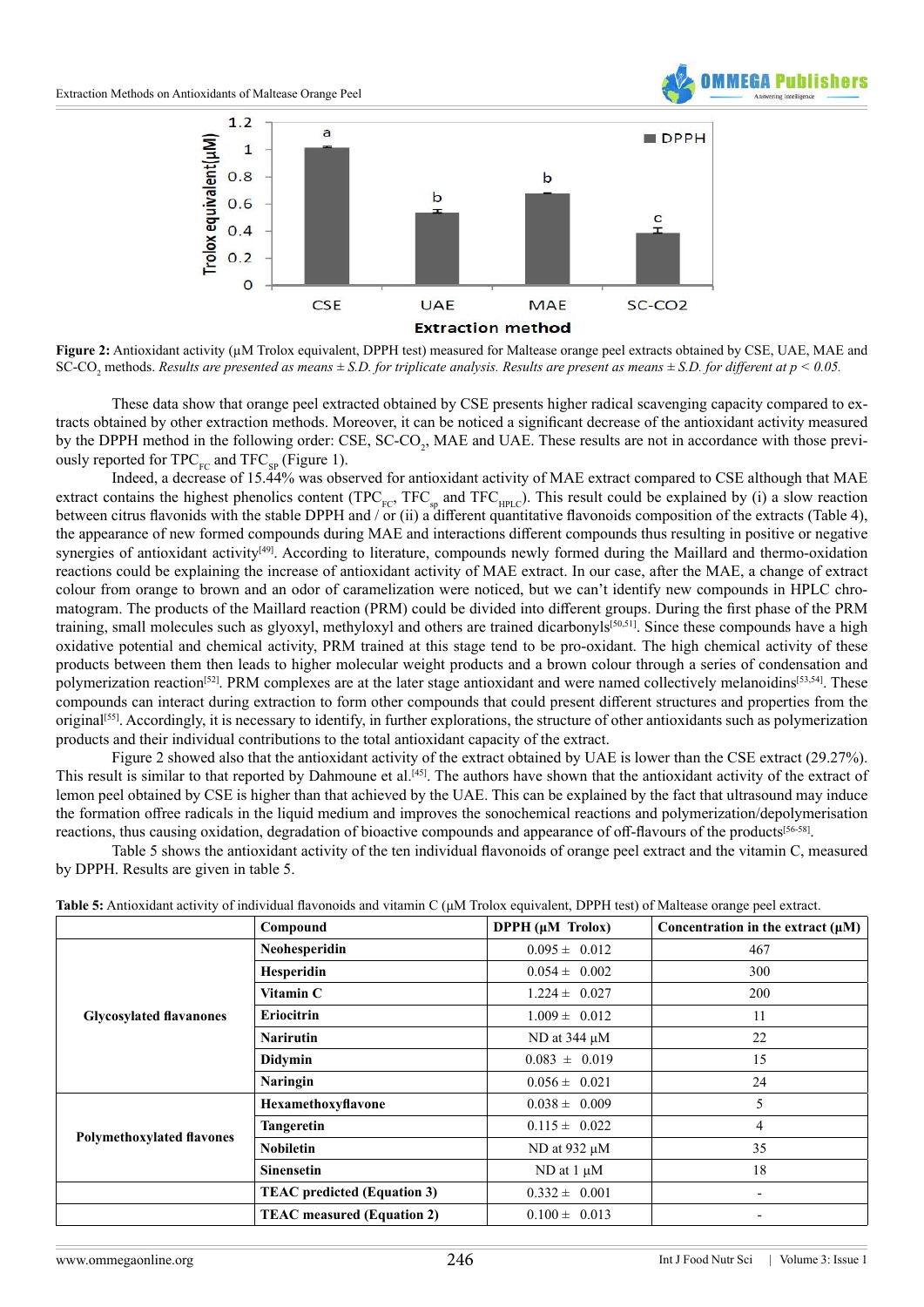Extraction Methods on Antioxidants of Maltease Orange Peel



 These results indicate that the highest activities were observed for neohesperidin, eriocitrin and vitamin C respectively with DPPH method. However, nobiletin, sinensetin and narirutin do not present any activity. The results were confirmed by Khan et al[.\[23\]](#page-10-21) who reported that the flavanones of orange peel react very slowly with the stable DPPH radical, making, therefore, a minor contribution[\[23\]](#page-10-21). To check the assumption of negative or positive synergic effects of flavonoids on the antioxidant activity, the antioxidant activity of a mixture prepared from the ten flavonoids was compared to that predicted from the values of each compound corrected by their molar fraction (Table 5). The results showed that we have a clear synergic effect. Thus, a value of  $0.100 \pm 0.013$ was obtained by DPPH against  $0.332 \pm 0.001$  for the predicted one. These results coincide with those found by Hidalgo et al.<sup>[\[49\]](#page-11-18)</sup> which concluded that it is impossible to predict the antioxidant activity of a sample just by studying one type of flavonoid or other types of antioxidants in the extract such as vitamin C or E. In some cases, synergistic or antagonistic effects may occur resulting in the increase or decrease in the total antioxidant activity of the extract<sup>[\[59\]](#page-12-0)</sup>.

 This study showed also that there isn't a correlation between radical scavenging activity (TEAC) and total flavonoids contents (TF<sub>HPLC</sub>) or glycosylated flavanones (sum GF) but significant negative correlation was observed for TEAC – and polyme-thoxylated flavones (Sum MF) (Table 6). This result is in agreement with those reported by Ghasemi et al.<sup>[\[13\]](#page-10-10)</sup>. The authors explain the absence of correlation by the fact that flavonoids can act as proton donating and show radical scavenging activity, but, orange peel extract is a mix of compounds with distinct activities.

| <b>Table 6:</b> Correlation matrix between variables |  |  |
|------------------------------------------------------|--|--|
|                                                      |  |  |

| Variables     | <b>TFHPLC</b> | Sum GF | <b>Sum MF</b> | <b>TEAC</b> |
|---------------|---------------|--------|---------------|-------------|
| $TF_{HPLC}$   | 000.1         | 0.988  | 0.431         | 0.140       |
| Sum GF        | 0.988         | .000   | 0.339         | 0.213       |
| <b>Sum MF</b> | 0.431         | 0.339  | 1.000         | $-0.768$    |
| <b>TEAC</b>   | 0.140         | 0.213  | $-0.768$      | .000        |

## **Comparison off the efficiency of the different extraction methods**

Results of PCA (Figure 3) revealed that 98.19% of the variation among the measured parameters (TF<sub>HPLC</sub>, Sum GF, Sum MF, TEAC) was attributed to the first two principal components (Table 7). The first principal component (TF $_{HPLC}$ ) explained 55.99 % of the variance and the second component explain 42.20% of the variance.



**Figure 3:** Projection of the extraction methods on the factor plane

| Table 7: Eigenvalues of correlation matrix and related statistics |  |  |  |  |  |  |  |  |  |  |
|-------------------------------------------------------------------|--|--|--|--|--|--|--|--|--|--|
|-------------------------------------------------------------------|--|--|--|--|--|--|--|--|--|--|

| Variables      | Eigenvalue | % Total variance | <b>Cumulative Eigenvalue</b> | Cumulative % |
|----------------|------------|------------------|------------------------------|--------------|
| $T_{\rm HPLC}$ | 2.239      | 55.991           | 2.239                        | 55.991       |
| Sum GF         | .688       | 42.203           | 3.927                        | 98.194       |
| <b>Sum MF</b>  | 0.067      | .685             | 3.995                        | 99.880       |
| TEAC           | 0.005      | 0.119            | 4.000                        | 100.000      |

 Based on the PCA analysis, three different extraction methods could be distinguished according to the first principal component ( $TF<sub>HPLC</sub>$ ) and the second principal component (Sum GF): The first group was formed by CSE, the second group corresponds to SC-CO<sub>2</sub>. Whereas, the MAE and UAE could be gathered in a homogenous group. Our study showed that supercritical CO<sub>2</sub> extraction gives the lowest flavonids content compared with the others methods of extraction. But, this technique of extraction allows the obtaining of extracts without remaining solvent traces and without having to use a cleaner. In addition, CO<sub>2</sub> is inexpensive and can easily be obtained at a high purity and is food-grade<sup>[\[60\]](#page-12-1)</sup>. The use of supercritical fluid provides pure final extract devoid of unde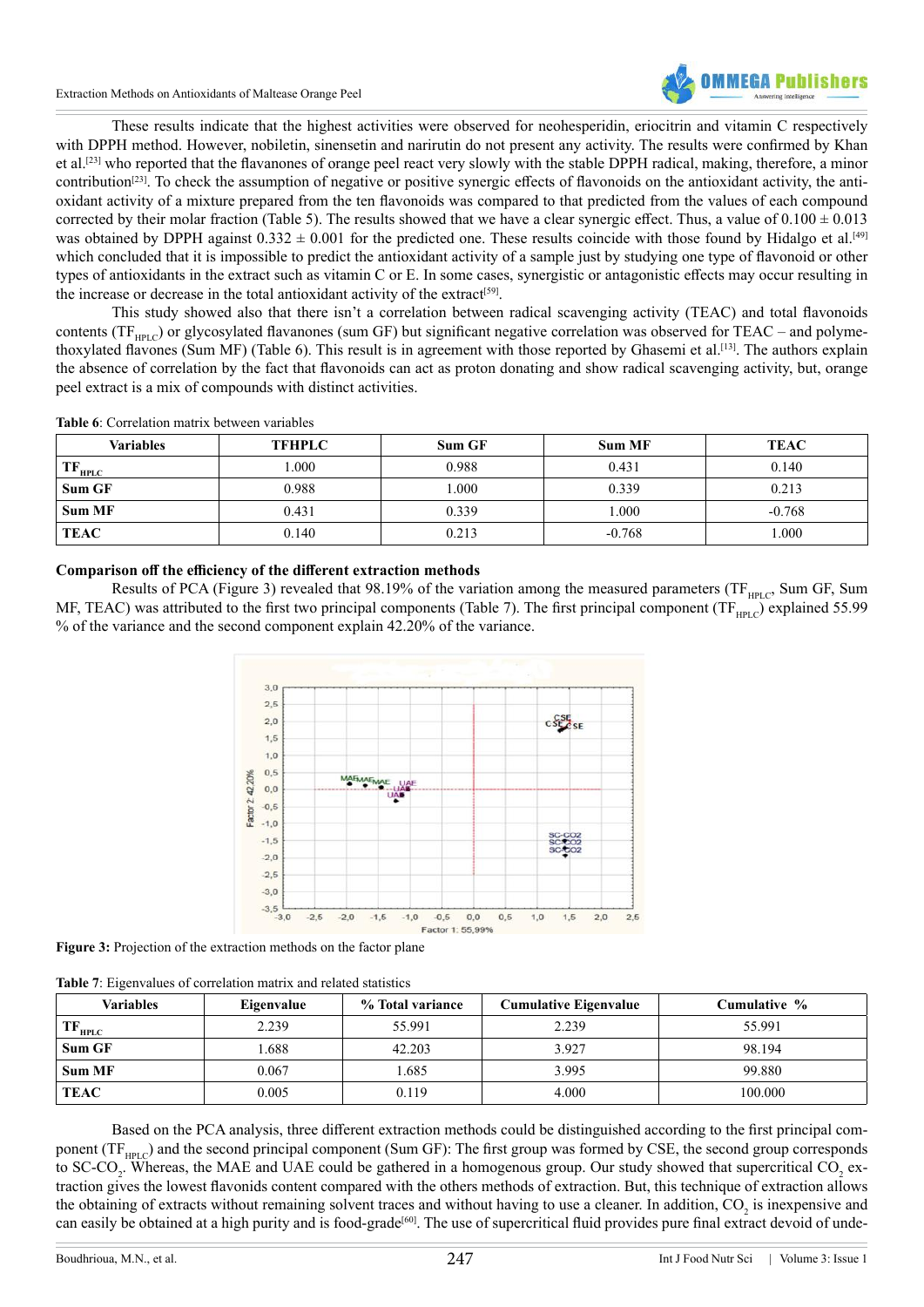Extraction Methods on Antioxidants of Maltease Orange Peel



sirable compounds such as organic pollutants, toxins and pesticides. The selectivity of supercritical fluid is higher than liquid solvent as its solvation power can be tuned either by changing temperature and/or pressure. Separation of solute from solvent in conventional extraction process can easily be passed by depressurization of supercritical fluid, which will save tim[e\[55,61\]](#page-11-22). It also allows avoiding thermal degradation and decomposition of thermolabile compounds, due to the operation at reduced temperature<sup>[\[42\]](#page-11-12)</sup>. However, the non-polar characteristic of CO<sub>2</sub> has limited its application for the extraction of polar compounds, major phenolics of orange peel. Nevertheless, the polarity of  $\tilde{CO}$ , can be enhanced by adding modifiers such as ethanol which decrease extraction selectivity<sup>[\[62\]](#page-12-2)</sup>. The cost of SC-CO<sub>2</sub> extraction process has restricted the applications to certain specialized fields such as decaffeinated coffee prepara-tion industries<sup>[63]</sup>. The main drawbacks remain its high initial investment and difficulties to perform continuous extractions<sup>[\[64\]](#page-12-4)</sup>.

 However, ultrasonic and microwave extraction gave the higher phenolic content. Ultrasound assisted extraction is also an upcoming extraction technique which allows the extraction of thermolabile components since the operating temperature can remain low during the process, thus maintaining extract quality<sup>[65,66]</sup>. The main advantages of UAE are: improvement of mass transfer, breakdown of plant cells, improvement of solvent penetration and capillary effects of ultrasound<sup>[67]</sup>. However, it should be noted that since ultrasound generates heat, it is important to accurately control the extraction temperature. The sonication time should also be considered carefully as excess of sonication can damage the quality of extracts by the formation of free radicals<sup>[\[68\]](#page-12-7)</sup>. Ultrasound as an extraction technique has the potential to be upscaled, at low cost and industrial potential may exist, because of possible lower operational cost[s\[60\].](#page-12-1)

 However, microwave assisted extraction showed obvious advantages in terms of high extraction efficiency and antioxidant activity of extract within the shortest extraction time. These results are in agreement with the findings of other researchers[\[39,69\]](#page-11-9).

Several advantages of MAE have been described such as quicker heating for the extraction of bioactive substances from plant materials; reduced thermal gradients; reduced equipment size and increased extract yield. MAE can extract bioactive compounds more rapidly and a better recovery is possible than conventional extraction processes. It is a selective technique to extract organic and organometallic compounds that are more intact. MAE is also recognized as a green technology because it reduces the use of organic solvent<sup>[\[61\]](#page-12-8)</sup>. Whereas, it is necessary to avoid high microwave power to prevent the degradation of phenolic compounds and the formation of new products that can be toxic. These results are consistent with the findings of other researchers<sup>[\[39,69\]](#page-11-9)</sup>.

## **Conclusion**

 The main flavonoids of Maltease citrus peel are glycosylated flavanones (neohesperidin, hesperidin, narirutin, naringin, didymin, eriocitrin) and polymethoxylated flavones (sinensetin, tangeretin, nobiletin, hexamethoxyflavone). Interestingly, neohesperidin and hesperidin were the main flavonoids constituent in the peel. This study is the first report comparing the efficiency of four extraction methods of orange peel phenolic compounds in terms of total and individual flavonoids and their antioxidant activities. MAE (80% ethanol, m/v: 5 g, 50 ml, 170 W for 10 s, and 3 successive extractions) was found to be a better approach than ultrasound assisted extraction, conventional solvent extraction, and supercritical CO<sub>2</sub> extraction in criteria of phenols, flavonoids contents and individual flavonoids but antioxidant activity is less than that of the CSE. MAE showed many advantages, such as shorter time, higher extraction rate, the saving of energy and better products with lower cost compared to supercritical CO<sub>2</sub> extraction, which need high investments. The results demonstrated that MAE can substitute the traditional CSE, which time-consuming techniques for efficient extraction of orange peel phenolic compounds. Despite a low TPC and TFC, CSE allows the obtaining of the extract with the highest antioxidant activity.

 This study showed also that there is no addictivity on antioxidant activity. Consequently, the antioxidant activity of orange peel extract can be due to the synergic effect between flavonoids but also with others compounds of the extract such as vitamin C. Moreover, interactions between flavonoids or degradation products occur and can lead to positive or negative synergies on the antioxidant activity. Therefore, an identification of degradation products must be done to confirm our hypothesis and to check that these molecules are not toxic.

 Although the MAE was considered the best method of extraction of phenolic compounds orange peel of the Maltease variety, more research is needed to better optimize the MAE. Indeed, in our study, a fixed temperature of 35°C was chosen to avoid degradation of phenolic compounds and to compare all extraction methods including those requiring a moderate temperature as UAE and  $SC$ - $CO_2$ .

### **Acknowledgement**

 This work was financially supported by the Tunisian Ministry of Higher Education and Scientific Research. The authors thank Pr. Danielle BARTH (ENSIC, LRGP, Nancy, France).

**Conflict of Interest**: No conflict of interest.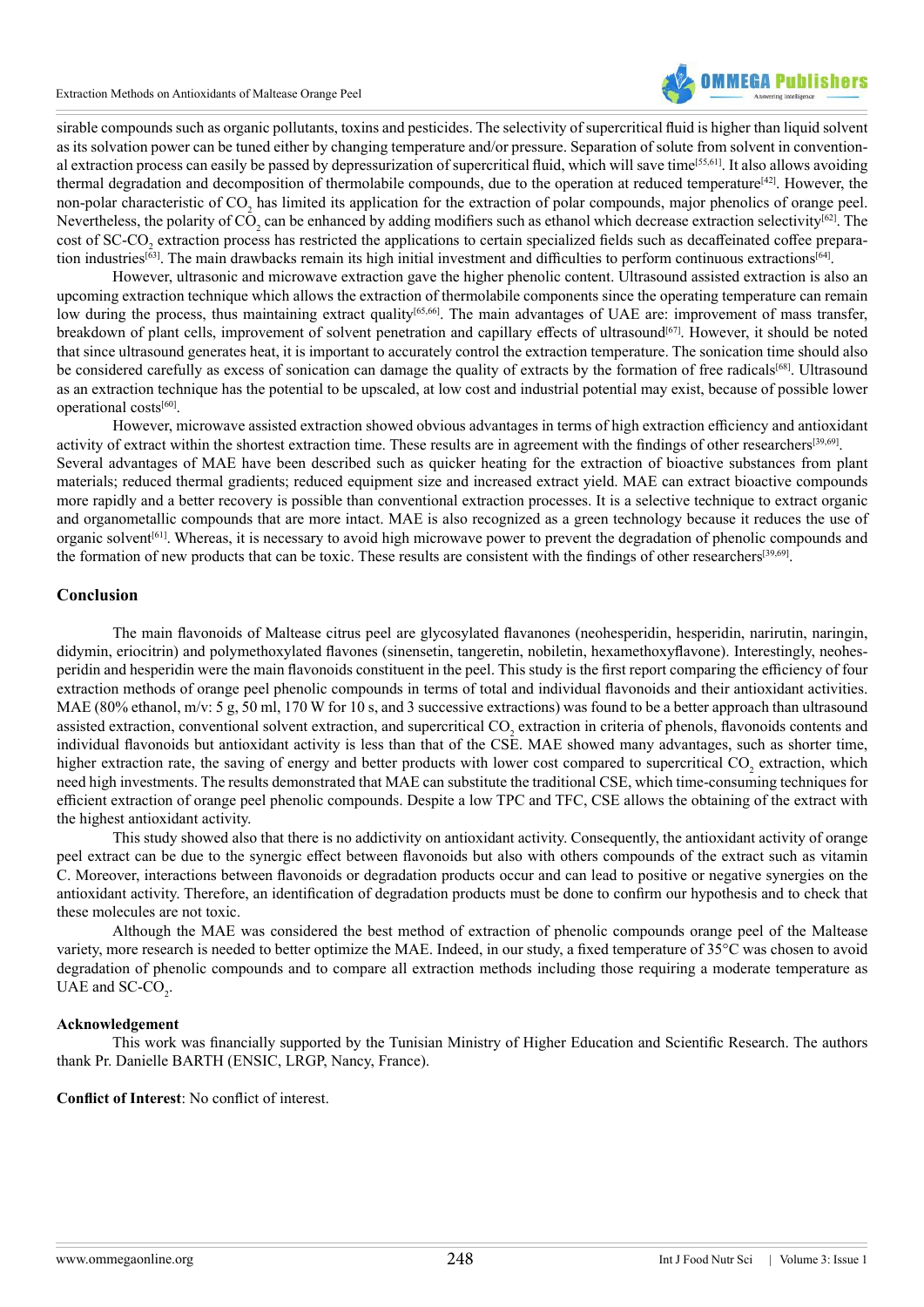

## **References**

<span id="page-10-0"></span>1. USDA (United Sates Department of [Agriculture\)](http://www.fas.usda.gov/data/citrus-world-markets-and-trade) 2014 Citrus: World Markets and Trade.

<span id="page-10-1"></span>2. Marin, F.A., Soler-Rivas, C., [Benavente-Garcio.,](http://www.sciencedirect.com/science/article/pii/S0308814605009386) et al. By-products from different citrus processes as a source of customized [functional](http://www.sciencedirect.com/science/article/pii/S0308814605009386) fibres. (2007) Food Chem 100(2): 736-741.

<span id="page-10-2"></span>3. [Bocco, A., Cuvelier, M.E., Richard, H.,](http://pubs.acs.org/doi/abs/10.1021/jf9709562) et al. Antioxidant activity and phenolic composition of citrus peel and seed extracts. (1998) J Agric Food Chem (46) 6: [2123-2129.](http://pubs.acs.org/doi/abs/10.1021/jf9709562)

<span id="page-10-3"></span>4. Bampidis, V.A., Robinson, P.H. Citrus [by-products](http://www.sciencedirect.com/science/article/pii/S0377840105004293) as ruminant feeds: a review. (2006) Anim Feed Sci Tech 128(3-4): 175-217.

<span id="page-10-4"></span>5. Byrne, C.M, Allen, S.D., Lobkovsky, E.B., et al. Alternating [Copolymerization](http://www.ncbi.nlm.nih.gov/pubmed/15366863) of Limonene Oxide and Carbon Dioxide. (2004) J Am Chem Soc 126(37): [11404-11405.](http://www.ncbi.nlm.nih.gov/pubmed/15366863)

<span id="page-10-5"></span>6. [Pourbafrani,](http://www.ncbi.nlm.nih.gov/pubmed/20149643) M., Forgacs, G., Horváth, I.S., et al. Production of biofuels, limonene and pectin from citrus wastes. (2010) Bioresource Technol 101(11): [4246-4250.](http://www.ncbi.nlm.nih.gov/pubmed/20149643)

<span id="page-10-6"></span>7. Hawthorne, S.B., Grabanski, C.B., Martin, E., et al. [Comparisons](http://www.ncbi.nlm.nih.gov/pubmed/11045502) of Soxhlet extraction, pressurized liquid extraction, supercritical fluid extraction and subcritical water extraction for [environmental](http://www.ncbi.nlm.nih.gov/pubmed/11045502) solids: recovery, selectivity and effects on sample matrix. (2000) J [Chromatogr](http://www.ncbi.nlm.nih.gov/pubmed/11045502) A 892(1-2): 421-433.

<span id="page-10-7"></span>8. Liu, L., Fishman, M. L., Kost, J., et al. Pectin-based systems for [colon-specific](http://www.ncbi.nlm.nih.gov/pubmed/12763460) drug delivery via oral route. (2003) Biomaterials 24(19): [3333-3343.](http://www.ncbi.nlm.nih.gov/pubmed/12763460)

9. [Piriyaprasarth,](http://www.sciencedirect.com/science/article/pii/S0144861710006387) S., Sriamornsak, P. Flocculating and suspending properties of commercial citrus pectin and pectin extracted from pomelo (Citrus maxima) peel. (2011) [Carbohydr](http://www.sciencedirect.com/science/article/pii/S0144861710006387) Polym 83(2): 561-568.

<span id="page-10-8"></span>10. Fisher, K., Phillips, C. The effect of lemon, orange and bergamot essential oils and their [components on the survival of Cam](http://www.ncbi.nlm.nih.gov/pubmed/17105553)[pylobacter jejuni, Escherichia coli O157, Listeria](http://www.ncbi.nlm.nih.gov/pubmed/17105553) monocytogenes, Bacillus cereus and Staphylococcus aureus in vitro and in food systems. (2006) J Appl Microbiol 101(6): [1232-1240.](http://www.ncbi.nlm.nih.gov/pubmed/17105553)

11. [Singh, P., Shukla, R., Prakash, B.,](http://www.ncbi.nlm.nih.gov/pubmed/20385194) et al. Chemical profile, antifungal, antiaflatoxigenic and antioxidant activity of Citrus maxima Burm. and Citrus sinensis (L.) Osbeck essential oils and their cyclic monoterpene, [DL-limonene.](http://www.ncbi.nlm.nih.gov/pubmed/20385194) (2010) Food Chem Toxicol 48(6): [1734-1740.](http://www.ncbi.nlm.nih.gov/pubmed/20385194)

<span id="page-10-9"></span>12. Mihiri, N., Ioannou, I., Ghoul, M., et al. Extraction methods of citrus peel phenolic [compounds:](http://www.tandfonline.com/doi/abs/10.1080/87559129.2014.924139) a review. (2014) Food Rev Int 30(4): [265-290.](http://www.tandfonline.com/doi/abs/10.1080/87559129.2014.924139)

<span id="page-10-10"></span>13. Ghasemi, K., Ghasemi, Y., [EbrahimZadeh,](http://www.ncbi.nlm.nih.gov/pubmed/19553174) M.A. Antioxidant activity, phenol and flavonoid contents of 13 citrus species peels and tissues. (2009) Pak J Pharm Sci 22(3): [277-281.](http://www.ncbi.nlm.nih.gov/pubmed/19553174)

<span id="page-10-11"></span>14. Hussin, M. H., Kassim, M. J. The corrosion inhibition and [adsorption](http://www.sciencedirect.com/science/article/pii/S0254058410008631) behavior of Uncaria Gambir extract on mild steel in 1M HCl. (2011) Mater Chem Phys 125(3): [461-468.](http://www.sciencedirect.com/science/article/pii/S0254058410008631)

<span id="page-10-12"></span>15. Ioannou, I., Hafsa, I., Hamdi, S., et al . Review of the effects of food processing and formulation on flavonol and [anthocyanin](http://www.sciencedirect.com/science/article/pii/S0260877412000763) behavior. (2012) J Food Eng [111\(2\):208-217.](http://www.sciencedirect.com/science/article/pii/S0260877412000763)

<span id="page-10-13"></span>16. Manthey, J.A., Grohmann, K. [Concentrations](http://pubs.acs.org/doi/abs/10.1021/jf950572g) of hesperidin and other orange peel flavonoids in citrus processing byproducts. (1996) J Agric Food Chem 44(3): [811-814.](http://pubs.acs.org/doi/abs/10.1021/jf950572g)

17. [Anagnostopoulou,](http://www.sciencedirect.com/science/article/pii/S0308814604008040) M.A., Kefalas, P., Papageorgiou, V.P., et al. Radical scavenging activity of various extracts and fractions of sweet orange peel (Citrus [sinensis\).](http://www.sciencedirect.com/science/article/pii/S0308814604008040) (2006) Food Chem 94(1): 19-25.

18. Li, B. B., Smith, B., Hossain, M. M. [Extraction](http://www.sciencedirect.com/science/article/pii/S1383586605002145) of phenolics from citrus peels. I. Solvent extraction method. (2006) Sep Purif Technol 48(2): [182-188.](http://www.sciencedirect.com/science/article/pii/S1383586605002145)

<span id="page-10-14"></span>19. Chemat, F., Abert-Vian, M., Zill-e-Huma. Microwave assisted-separations: green chemistry in action. In: Pearlman, J.T. (Ed.), Green Chemistry Research Trends. (2009) Nova Science Publishers Inc United States 130.

20. Rawson, A., Patras, A., Tiwari, B.K., et al. Effect of thermal and non thermal processing [technologies](http://www.sciencedirect.com/science/article/pii/S0963996911001554) on the bioactive content of exotic fruits and their products: Review of recent advances. (2011) Food Res Int 44(7): [1875-1887.](http://www.sciencedirect.com/science/article/pii/S0963996911001554)

<span id="page-10-15"></span>21. Boukroufa, M., [Boutekedjiret,](http://www.ncbi.nlm.nih.gov/pubmed/25435398) C., Petigny, L., et al. Bio-refinery of orange peels waste: A new concept based on integrated green and solvent free extraction processes using ultrasound and microwave techniques to obtain essential oil, [polyphenols](http://www.ncbi.nlm.nih.gov/pubmed/25435398) and pectin. (2015) Ultrason. [Sonochem](http://www.ncbi.nlm.nih.gov/pubmed/25435398) 24: 72-79.

<span id="page-10-16"></span>22. Hayat, K., Hussain, S., Abbas, S., et al. Optimized [microwave-assisted](http://www.sciencedirect.com/science/article/pii/S1383586609003657) extraction of phenolic acids from citrus mandarin peels and evaluation of [antioxidant](http://www.sciencedirect.com/science/article/pii/S1383586609003657) activity in vitro. (2009) Sep Purif Technol 70(1): 63-70.

<span id="page-10-21"></span>23. Khan, M.K., Abert-Vian, M., Fabiano-Tixier, A.S., et al. [Ultrasound-assisted](http://www.sciencedirect.com/science/article/pii/S0308814609010437) extraction of polyphenols (flavanone glycosides) from orange (Citrus sinensis L.) peel. (2010) Food Chem 119(2): [851-858.](http://www.sciencedirect.com/science/article/pii/S0308814609010437)

24. Li, W., Wang, Z., Wang, Y.P., et al. Pressurised liquid [extractioncombining LC–DAD–ESI/MS analysis as an alternative](http://www.sciencedirect.com/science/article/pii/S0308814611011071) [method to extract three major](http://www.sciencedirect.com/science/article/pii/S0308814611011071) flavones in Citrus reticulata 'Chachi' (Guangchenpi). (2012) Food Chem 130(4): 1044-1049.

<span id="page-10-17"></span>25. Singleton, V.L., Orthofer, R., [Lamuela-Raventos,](http://www.sciencedirect.com/science/article/pii/S0076687999990171) R.M. Analysis of total phenols and other oxidation substrates and antioxidants by means of [folin-ciocalteu](http://www.sciencedirect.com/science/article/pii/S0076687999990171) reagent. (1988) Methods Enzymol 299: 152-178.

<span id="page-10-18"></span>26. [Zhishen, J., Mengcheng, T., Jiamming, W. The](http://www.sciencedirect.com/science/article/pii/S0308814698001022) determination of flavonoid contents in mulberry and their scavenging effecs on [superoxide](http://www.sciencedirect.com/science/article/pii/S0308814698001022) radicals. (1999) Food chem 64(4): 555-559.

<span id="page-10-19"></span>27. Tabart, J., Kevers, C., Pincemail, J., et al. Evaluation of [spectrometric](http://www.sciencedirect.com/science/article/pii/S0308814609012242) methods for antioxidant compound measurement in relation to total [antioxidant](http://www.sciencedirect.com/science/article/pii/S0308814609012242) capacity in beverages. (2010) Food Chem 120(2): 607- 614.

<span id="page-10-20"></span>28. Rice-Evans C., Miller, N., Paganga, G. [Structure-antioxidant](http://www.ncbi.nlm.nih.gov/pubmed/8743980) activity relationships between flavonoids and phenolic acids. (1996) Free Radic Biol Med 20(7): [933-956.](http://www.ncbi.nlm.nih.gov/pubmed/8743980)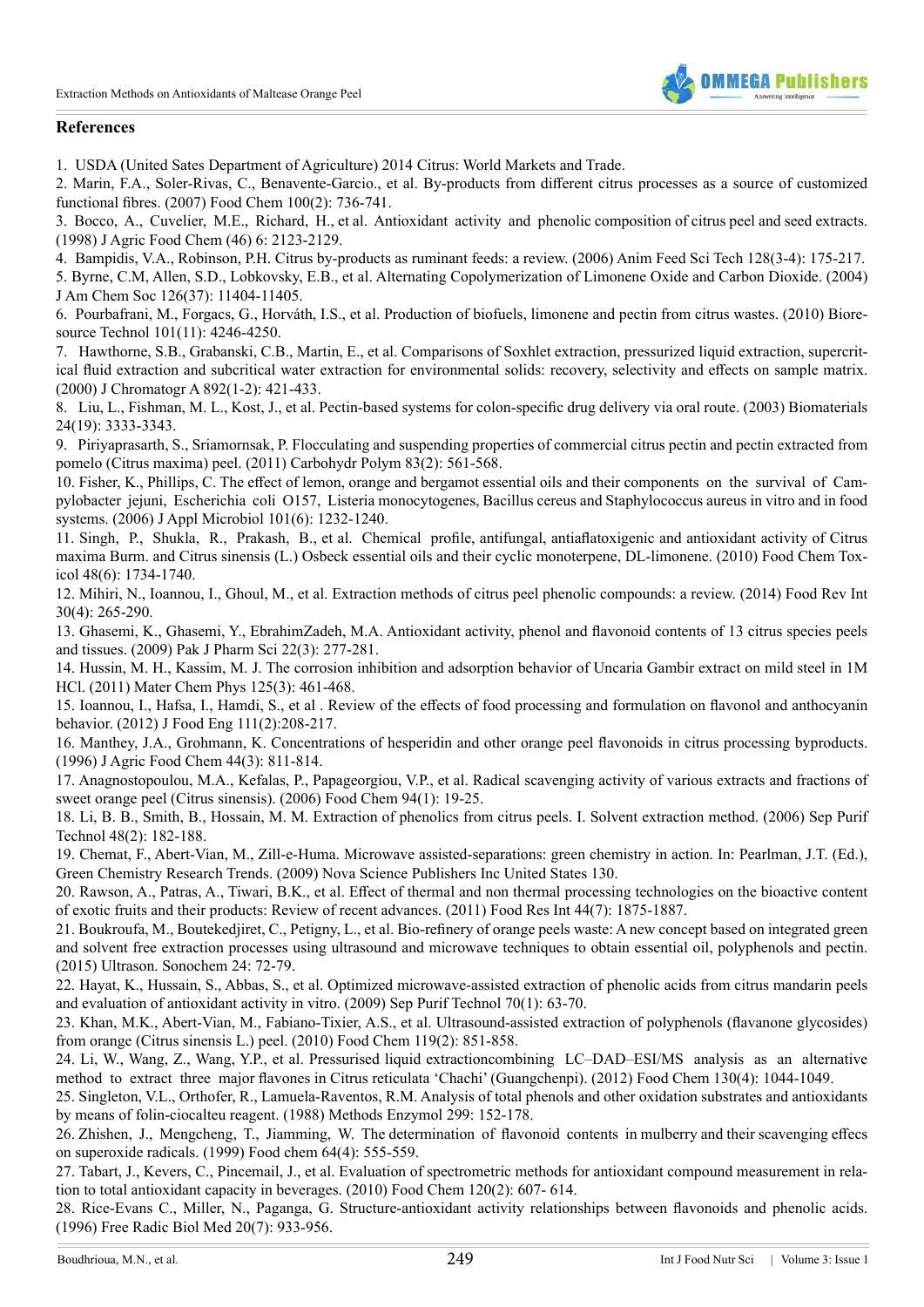

<span id="page-11-0"></span>29. Burda, S., Oleszek, W. [Antioxidant](http://www.ncbi.nlm.nih.gov/pubmed/11409965) and antiradical activities of flavonoids. (2001) J Agric Food Chem 49(6): 2774-2779.

<span id="page-11-1"></span>30. [Kammoun,](http://www.degruyter.com/view/j/ijfe.2011.7.issue-5/1556-3758.2222/1556-3758.2222.xml) B. A., Ghanem, N., Mihoubi, D., et al. Effect of Infrared Drying on Drying Kinetics, Color, Total Phenols and Water and Oil Holding [Capacities](http://www.degruyter.com/view/j/ijfe.2011.7.issue-5/1556-3758.2222/1556-3758.2222.xml) of Orange (Citrus Sinensis) Peel and Leaves. (2011) J Food Eng 7(5): 1-25.

<span id="page-11-2"></span>31. Ghanem, N., Mihoubi, D., Kechaoua, N., et al. Microwave [dehydration](http://www.sciencedirect.com/science/article/pii/S0926669012001471) of three citrus peel cultivars: Effect on water and oil retention [capacities,](http://www.sciencedirect.com/science/article/pii/S0926669012001471) color, shrinkage and total phenols content. (2012) Ind Crops Prod (40): 167-177.

<span id="page-11-3"></span>32. Chen, M.L, Yang, D.J, Liu, S.C. Effects of drying temperature on the flavonoid, phenolic acid and [antioxidative](https://www.researchgate.net/publication/229954438_Effects_of_drying_temperature_on_the_flavonoid_phenolic_acid_and_antioxidative_capacities_of_the_methanol_extract_of_citrus_fruit_Citrus_sinensis_L_Osbeck_peels) capacities of the methanol extract of citrus fruit (Citrus sinensis (L.) Osbeck) peels. (2011) Int J Food Sci Tech 46(6): [1179-1185.](https://www.researchgate.net/publication/229954438_Effects_of_drying_temperature_on_the_flavonoid_phenolic_acid_and_antioxidative_capacities_of_the_methanol_extract_of_citrus_fruit_Citrus_sinensis_L_Osbeck_peels)

<span id="page-11-4"></span>33. Wang, A.Y., Zhou, M.Y., Lin, W.C. Antioxidative and [anti-inflammatory](http://www.sciencedirect.com/science/article/pii/S0308814610008757) properties of Citrus sulcata extracts. (2011) Food Chem 124(3): [958-963.](http://www.sciencedirect.com/science/article/pii/S0308814610008757)

<span id="page-11-5"></span>34. [Goulas V., Manganaris, G.A. Exploring the phytochemical content and the antioxidant](http://www.sciencedirect.com/science/article/pii/S0308814611011344) potential of Citrus fruits grown in [Cyprus.](http://www.sciencedirect.com/science/article/pii/S0308814611011344) (2012) Food Chem 131(1): 39-47.

<span id="page-11-6"></span>35. Sultana, B., Anwar, F., Asi, M.R., et al. Antioxidant potential of extracts from different agro wastes: [Stabilization](http://grasasyaceites.revistas.csic.es/index.php/grasasyaceites/article/viewArticle/510) of corn oil. (2008) Grasas y Aceites 59(3): [205-217.](http://grasasyaceites.revistas.csic.es/index.php/grasasyaceites/article/viewArticle/510)

<span id="page-11-7"></span>36. Neveu, V., Perez-Jimenez, J., Vos, F., et al. [Phenol-Explorer:](http://www.ncbi.nlm.nih.gov/pubmed/20428313) an online comprehensive database on polyphenol contents in foods. (2010) Database [\(Oxford\).](http://www.ncbi.nlm.nih.gov/pubmed/20428313)

<span id="page-11-8"></span>37. Rombaut, N., Tixier, A.S., Bily, A., et al. Green extraction processes of natural products as tools for [biorefinery.](http://prodinra.inra.fr/?locale=en#!ConsultNotice:269192) (2014) Biofuels, Bioprod Biorefin 8(4): [530-544.](http://prodinra.inra.fr/?locale=en#!ConsultNotice:269192)

38. Chemat, F., Huma, Z., Khan, M.K. [Applications](http://www.ncbi.nlm.nih.gov/pubmed/21216174) of ultrasound in food technology: Processing, preservation and extraction. (2011) Ultrason. [Sonochem](http://www.ncbi.nlm.nih.gov/pubmed/21216174) 18(4): 813-835.

<span id="page-11-9"></span>39. Jawad, A., Langrish, T.A.G. [Optimisation](http://www.sciencedirect.com/science/article/pii/S0260877411005115) of total phenolic acids extraction from mandarin peels using microwave energy: The [importance](http://www.sciencedirect.com/science/article/pii/S0260877411005115) of the Maillard reaction. (2012) J Food Eng 109(1): 162-174.

<span id="page-11-10"></span>40. Mandal, V., Mohan, Y., Hemalatha, S. Microwave assisted [extraction-An](http://wenku.baidu.com/view/290591e9aeaad1f346933fdb.html) innovative and promising extraction tool for medicinal plant research. (2007) [Pharmacogn](http://wenku.baidu.com/view/290591e9aeaad1f346933fdb.html) Rev 1(1): 7-18.

<span id="page-11-11"></span>41. Nayak, B., Liu, R.H., Tang, J. Effect of Processing on Phenolic [Antioxidants](http://www.ncbi.nlm.nih.gov/pubmed/24915381) of Fruits, Vegetables, and Grains-A Review. (2015) Crit Rev Food Sci Nutr 55(7): [887-918.](http://www.ncbi.nlm.nih.gov/pubmed/24915381)

<span id="page-11-12"></span>42. [Diaaz-Reinoso,](http://www.ncbi.nlm.nih.gov/pubmed/16569029) B., Moure, S., Domianguez, H., et al. Supercritical CO2 extraction and purification of compounds with antioxidant activity. (2006) J Agric Food Chem 54(7): [2441-2469.](http://www.ncbi.nlm.nih.gov/pubmed/16569029)

43. Pereira, C.G., Meireles, M.A.A. Supercritical Fluid Extraction of Bioactive Compounds: [Fundamentals,](http://link.springer.com/article/10.1007%2Fs11947-009-0263-2) Applications and Economic [Perspectives.](http://link.springer.com/article/10.1007%2Fs11947-009-0263-2) (2010) Food Bioprocess Tech 3(3): 340-372.

<span id="page-11-13"></span>44. Toledo-Guillén, A.R., Higuera-Ciapara, I., [García-Navarrete,](https://www.infona.pl/resource/bwmeta1.element.elsevier-f8900212-bdca-3741-a775-ffdd838f4b56) G., et al. Extractionof bioactive flavonoid compounds from orange (Citrus sinensis) peel using [supercritical](https://www.infona.pl/resource/bwmeta1.element.elsevier-f8900212-bdca-3741-a775-ffdd838f4b56) CO2. (2010) J Biotechnol 150: 576.

<span id="page-11-14"></span>45. Dahmoune, F., Boulekbache, L., Moussi, K., et al. Valorization of [citrus limon residues for the recovery of antioxidants:](http://www.sciencedirect.com/science/article/pii/S092666901300349X) [evaluation and optimization of](http://www.sciencedirect.com/science/article/pii/S092666901300349X) microwave and ultrasound application to solvent extraction. (2013) Ind Crops Prod 50: 77-87.

<span id="page-11-15"></span>46. Aspé, E., Fernández, K. The effect of different extraction techniques on extraction yield, total phenolic, and [anti-radical](http://www.sciencedirect.com/science/article/pii/S0926669011000434) capacity of extracts from Pinus radiate Bark. (2011) Ind Crops Prod 34(1): [838-844.](http://www.sciencedirect.com/science/article/pii/S0926669011000434)

<span id="page-11-16"></span>47. [Anagnostopoulou,](http://www.ncbi.nlm.nih.gov/pubmed/15515108) M.A., Kefalas, P., Kokkalou, E., et al. Analysis of antioxidant compounds in sweet orange peel by HPLC–diode array detection– electrospray ionization mass [spectrometry.](http://www.ncbi.nlm.nih.gov/pubmed/15515108) (2005) Biomed Chromatogr 19(2): 138-148.

<span id="page-11-17"></span>48. Kanaze, F.I., Termentzi, A., Gabrieli, C., et al. [Thephytochemical](http://www.ncbi.nlm.nih.gov/pubmed/18823075) analysis and antioxidant activity assessment of orange peel (Citrus sinensis) cultivated in [Greece–Crete](http://www.ncbi.nlm.nih.gov/pubmed/18823075) indicates a new commercial source of hesperidin. (2008) Biomed Chromatogr 23(3): [239-249.](http://www.ncbi.nlm.nih.gov/pubmed/18823075)

<span id="page-11-18"></span>49. Hidalgo, M., [Sánchez-Moreno,](https://www.researchgate.net/publication/223778969_Flavonoid-flavonoid_interaction_and_its_effect_on_their_antioxidant_activity) C., De Pascual-Teresa, S. Flavonoid interaction and its effect on their antioxidant activity. (2010) Food Chem 121(3): [691-696.](https://www.researchgate.net/publication/223778969_Flavonoid-flavonoid_interaction_and_its_effect_on_their_antioxidant_activity)

<span id="page-11-19"></span>50. Hodge, J.E. Dehydrated [foods-chemistry](http://pubs.acs.org/doi/abs/10.1021/jf60015a004) of browning reactions in model systems. (1953) J Agric Food Chem. 1 (15): 928-943. 51. Yaylayan, V.A., Haffenden, L.J.W. [Mechanism](http://www.sciencedirect.com/science/article/pii/S0308814602004703) of imidazole and oxazole formation in c-13-2- labelled glycine and alanine model systems. (2003) Food Chem 81(3): [403-409.](http://www.sciencedirect.com/science/article/pii/S0308814602004703)

<span id="page-11-20"></span>52. Nicoli, M.C., Anese, M., Severini, C. Combined effects in [preventing](http://onlinelibrary.wiley.com/doi/10.1111/j.1745-4557.1994.tb00145.x/abstract) enzymatic bowning reactions in minimally processed fruit. (1994) J Food Qual 17(3): [221-229.](http://onlinelibrary.wiley.com/doi/10.1111/j.1745-4557.1994.tb00145.x/abstract)

<span id="page-11-21"></span>53. Wagner, K.H., Derkits, S., Herr, M., et al. Antioxidative potential of melanoidins isolated from a roasted [glucose–glycine](http://www.sciencedirect.com/science/article/pii/S0308814602002005) model. (2002) Food Chem 78(3): [375-382.](http://www.sciencedirect.com/science/article/pii/S0308814602002005)

54. Liu, S.C., Yang, D.J., Jin, S.Y., et al. Kinetics of color development, pH decreasing, and [anti-oxidative](http://www.ncbi.nlm.nih.gov/pubmed/26059131) activity reduction of Maillard reaction in [galactose/glycine](http://www.ncbi.nlm.nih.gov/pubmed/26059131) model systems. (2008) Food Chem 108(2): 533–541.

<span id="page-11-22"></span>55. Villa, J.A., [Ayala-Zavala,](http://onlinelibrary.wiley.com/doi/10.1111/1541-4337.12005/abstract) J.F, Heredia, J.B, et al. Technologies for Extraction and Production of Bioactive Compounds to be used as [Nutraceuticals](http://onlinelibrary.wiley.com/doi/10.1111/1541-4337.12005/abstract) and Food Ingredients: An Overview. (2013) Compr Rev Food Sci F 12(1): 5-23.

<span id="page-11-23"></span>56. Pingret, D., [Fabiano-Tixier,](http://www.sciencedirect.com/science/article/pii/S095671351200641X) A.S., Chemat, F. Degradation during application of ultrasound in food processing: A review. (2013) Food Control 31(2): [593-606.](http://www.sciencedirect.com/science/article/pii/S095671351200641X)

57. Pingret, D., Fabiano-Tixier, A.S., Petitcolas, E., et al. First investigation [on ultrasound-assisted preparation of food prod](http://www.ncbi.nlm.nih.gov/pubmed/21535748)[ucts: sensory and physicochemical](http://www.ncbi.nlm.nih.gov/pubmed/21535748) characteristics. (2011) J Food Sci 76(2): 287-292.

58. [Nayak, B., Dahmoune, F., Moussi, K.,](http://www.ncbi.nlm.nih.gov/pubmed/25977057) et al. Comparison of microwave, ultrasound and accelerated-assisted solvent extraction for recovery of [polyphenols](http://www.ncbi.nlm.nih.gov/pubmed/25977057) from Citrus sinensis peels. (2015) Food Chem 187: 507-516.